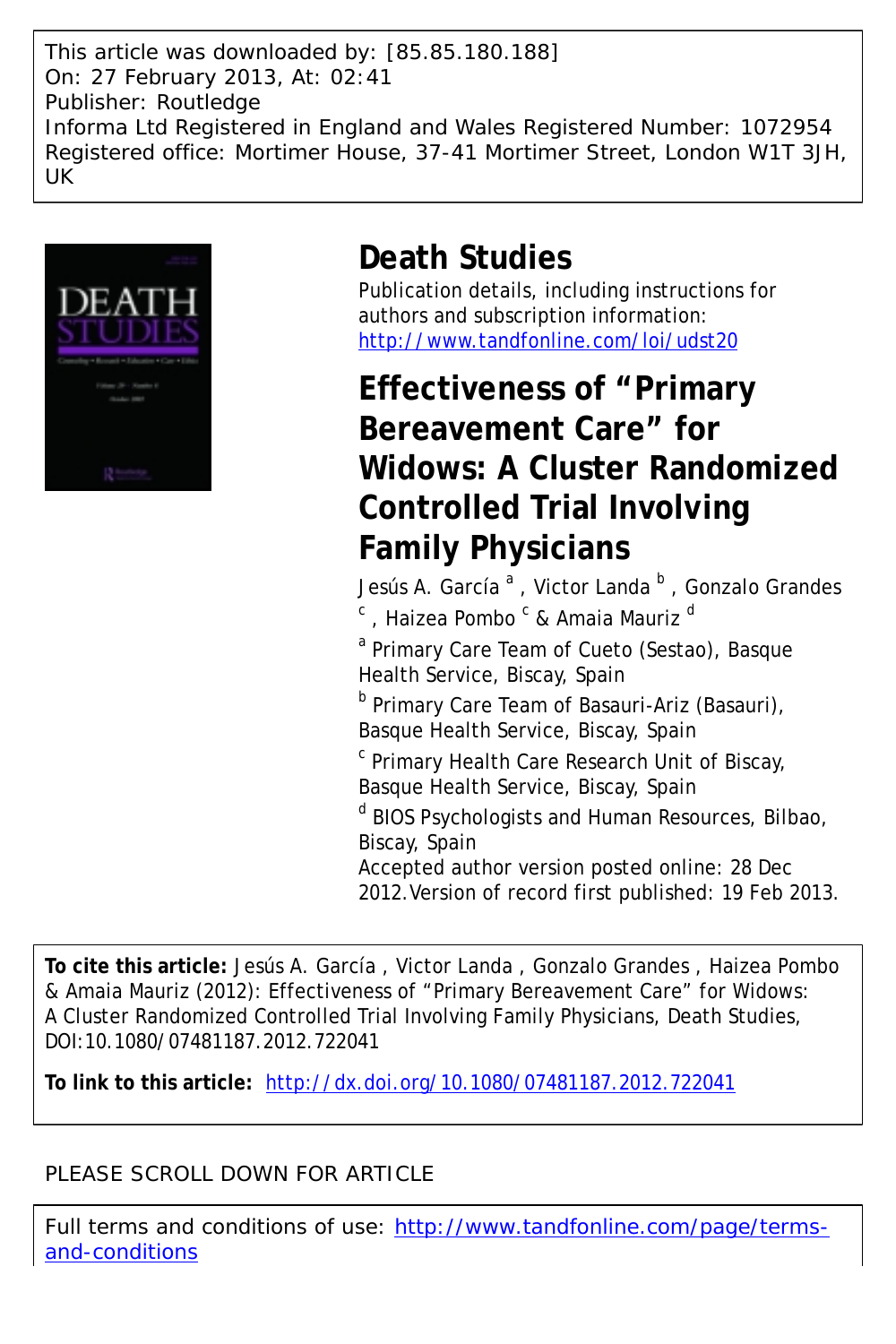This article may be used for research, teaching, and private study purposes. Any substantial or systematic reproduction, redistribution, reselling, loan, sub-licensing, systematic supply, or distribution in any form to anyone is expressly forbidden.

The publisher does not give any warranty express or implied or make any representation that the contents will be complete or accurate or up to date. The accuracy of any instructions, formulae, and drug doses should be independently verified with primary sources. The publisher shall not be liable for any loss, actions, claims, proceedings, demand, or costs or damages whatsoever or howsoever caused arising directly or indirectly in connection with or arising out of the use of this material.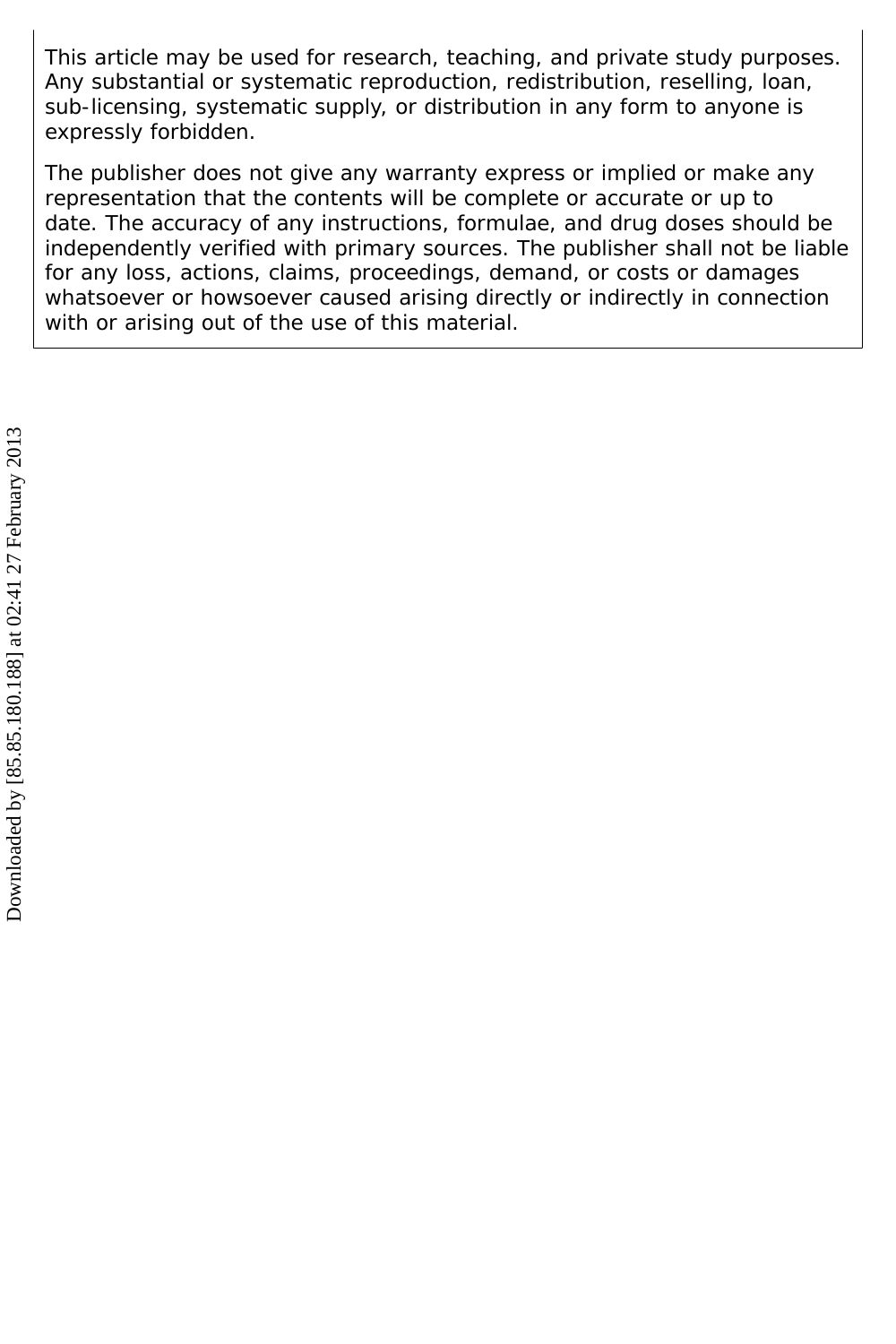

# EFFECTIVENESS OF ''PRIMARY BEREAVEMENT CARE'' FOR WIDOWS: A CLUSTER RANDOMIZED CONTROLLED TRIAL INVOLVING FAMILY PHYSICIANS

### JESÚS A. GARCÍA

Primary Care Team of Cueto (Sestao), Basque Health Service, Biscay, Spain

#### VICTOR LANDA

Primary Care Team of Basauri-Ariz (Basauri), Basque Health Service, Biscay, Spain

#### GONZALO GRANDES and HAIZEA POMBO

Primary Health Care Research Unit of Biscay, Basque Health Service, Biscay, Spain

#### AMAIA MAURIZ

BIOS Psychologists and Human Resources, Bilbao, Biscay, Spain

Address correspondence to Jesús A. García, Centro de Salud de Cueto, Gran Vía, s/n, 48910 Sestao, Vizcaya, Spain. E-mail: jesusangel.garciagarcia@osakidetza.net

Received 15 August 2012; accepted 28 December 2012.

We want to express our gratitude to the widows who collaborated in a selfless way with the project and to the Family Physicians of the Basque Health Service/Osakidetza of Biscay, who dedicated many extra hours to the study: Alberto Javier Arranz Urraca, Laura Atxotegui Loizate, Joseba Atxutegui Amarica, Luis Ignacio Beitia Martín, Luis Antonio Cobos Toro, Sol Díaz Guardamino, Paloma Escondrillas Wencel, Mónica Fernández Alonso, M. Jesús Fernández Asenjo, Sofía García Sánchez, Jesús García Villaverde, Yolanda González Azkárate, Javier Laiseca Sagarduy, Margarita Maortua Maortua, Begoña Martínez Eguía, Agustín Martínez Gonzalez, Teresa Maura Barandiarán, Carmen Moral Fernández, Gorka Najarro Ajuria, Rafael Olalde Quintana, Ana M. Ormazabal Tamayo, Agurtzane Ortego Fernández, Alicia Pérez Callejón, Gotzone Pérez Urraza, Francisco Javier Del Río Fernández, Isabel Rodríguez Fuentes, Soledad Sangroniz Uribarri, M. Concepción Ugarte Areitio, José M. Uribarri Atutxa, Lourdes Uribe-Echevarria García, José Félix Zuazagoitia Nubla; and to Izaskun Andollo Hervás, Patsy Rose, Soledad Alonso Humada, Joaquim T. Limonero García and Imanol Montoya Arroniz, who helped us in one way or another. This work was supported by the Carlos III Health Institute of the Spanish Ministry of Health and Consumer Affairs (grant number PI020827) and by the Health Department of the Basque Government (grant number 200011007). The protocol design of the project was published in García-García, J. A., Landa, V., Grandes, G., Mauriz, A., Andollo, I., & Pombo, H. (2007). Proyecto de investigación para evaluar la eficacia de los "Cuidados Primarios de Duelo" (CPD) en viudas: un ensayo clínico aleatorizado por médicos. Medicina Paliativa, 14, 174-178.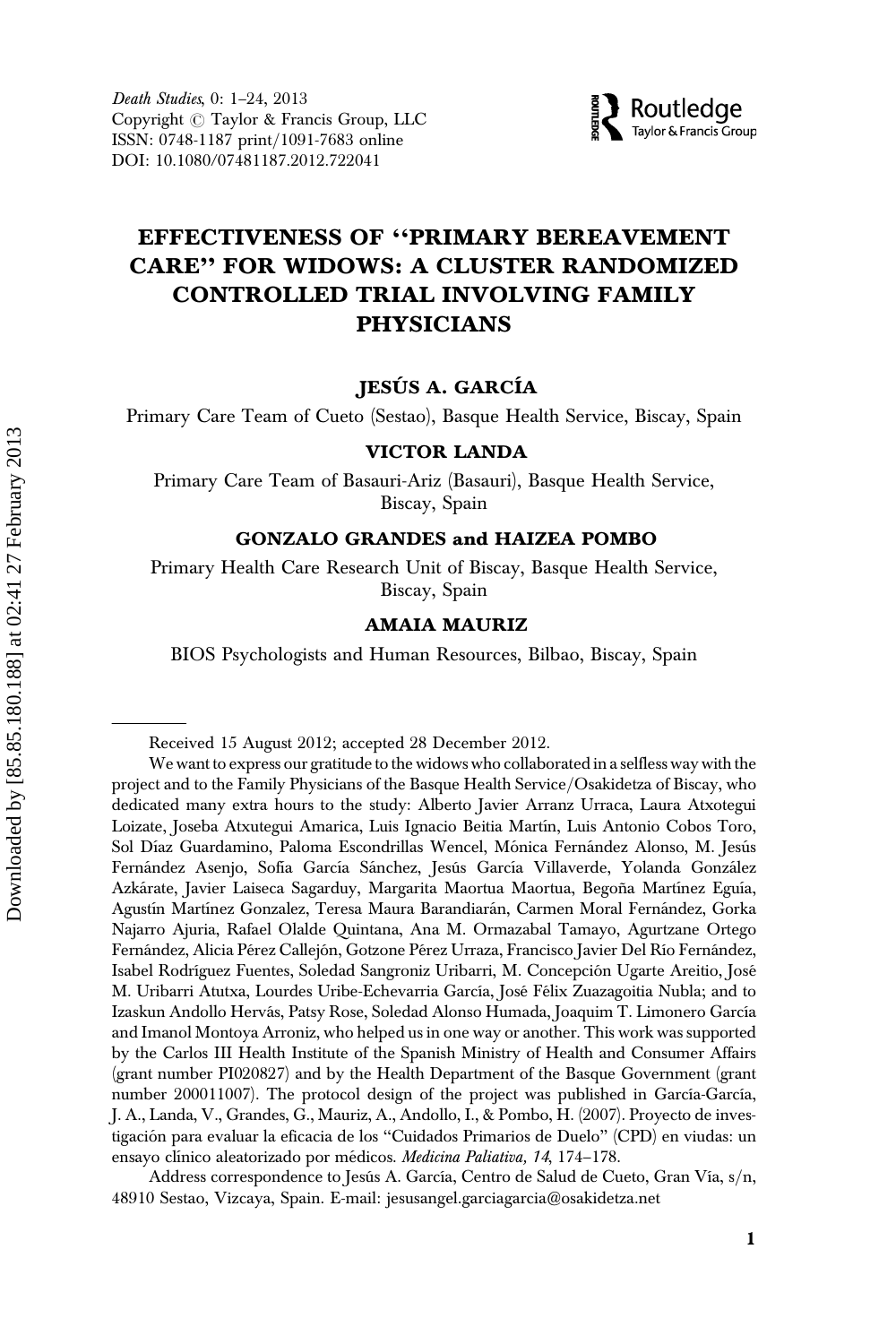Thirty-one family physicians, from 19 primary care teams in Biscay (Spain), were randomly assigned to intervention or control group. The 15 intervention family physicians, after training in primary bereavement care, saw 43 widows for 7 sessions, from the 4th to 13th month after their loss. The 16 control family physicians, without primary bereavement care training, saw 44 widows for 7 ordinary appointments, with the same schedule. Outcome measures were collected at 4, 10, 16, and 24 months after the loss. A linear mixed model was used. No significant differences were found in favor of the intervention group on grief, and indeed control group widows experienced more improvement in somatization, general health, and general emotional outcomes.

Although bereavement is a natural process, the death of a loved one is one of the most stressful life events that a person can face (Dohrenwend, Krasnoff, Askenasy & Dohrenwend, 1994; Holmes & Rahe, 1967). Indeed, it is known to be associated with an increased risk of depression (Zisook & Shuchter, 1991), generalized anxiety and panic disorder (Jacobs et al., 1990), alcohol abuse (Maddison & Viola, 1968), greater use of medications (Parkes, 1964), sudden cardiac events (Kaprio, Koskenvuo & Rita, 1987), suicide (Kaprio et al.), prolonged grief disorder (Prigerson et al., 2009), and an increased demand for health resources (Parkes, 1964; Tudiver, Permaul-Woods, Hilditch, Harmina, & Saini, 1995), with the bereaved visiting their health centres 80% more often than general population (López, Ela, Bartolomé, Gómez, & García-García, 2001).

Family physicians (FP), according to some authors (Charlton & Dolman, 1995; García-García, Landa, Trigueros, Calvo, & Gaminde, 1996; Saunderson & Ridsdale, 1999; Woof & Carter, 1997), are the only specialists who, through their position in the health system and in the community, can give emotional support to the bereaved and simultaneously deal with the health problems associated with the bereavement process, without replacing other more traditional resources (family, friends, neighbours, religious leaders, etc.).

To date, there is insufficient evidence, given the heterogeneity of the studies, to agree on the best bereavement intervention (Allumbaugh & Hoyt, 1999; Kato & Mann, 1999), and even less in primary care (Woof & Carter, 1997), so each FP tends to care for bereaved people in a different way.

In response to this, we designed a standardized manual-based bereavement intervention for FPs, entitled Primary Bereavement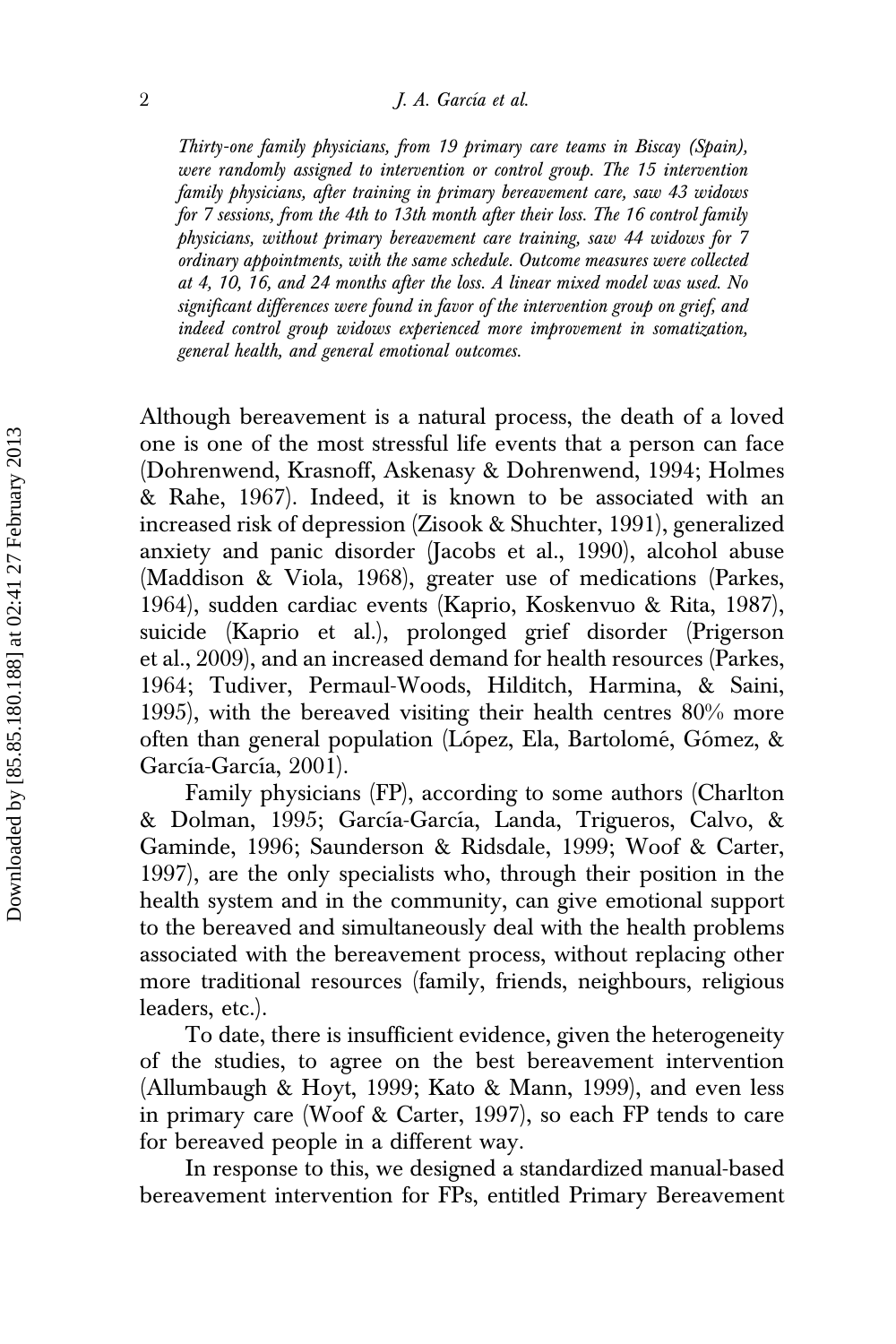Care (PBC) (García-García, 2005; García-García & Landa, 2006; Landa & García-García, 2011), and set out to test its effectiveness. Our hypothesis was that, although all recently bereaved widows improve over time, those that received the PBC would improve more rapidly (García-García et al., 2007). Our aim was to evaluate the effectiveness of the PBC administered by FPs trained in its use, compared with the ordinary care administered by FPs with no PBC training, in terms of bereavement intensity, psychological discomfort, and quality of life, in a sample of recently bereaved widows (García-García et al., 2007). We concentrated exclusively on widows, because this is the bereavement process in which FPs are most commonly involved. In Spain, 44.5% of women over  $65$  are widows compared to  $13%$  of men (Encuesta Población Activa, 2009), and they use primary care 10 times per year on average for the first 3 years after partner's death (López et al.,  $2001$ ).

#### Methods

## Design and Ethical Approval

The project was a cluster randomized controlled trial with two arms, control (CG) and intervention group (IG). FPs were the randomized units, and each FP saw a cluster of consecutively recruited widows who were monitored over the first 24 months after their partner's death. We chose a cluster design and randomized FPs instead of widows, to avoid having the same FP providing PBC to one widow and ordinary care to another, with the potential for contamination that would involve. The research protocol was approved by the Ethical Committee of Clinical Research of Cruces Hospital (Baracaldo, Biscay, Spain), study code CEIC 01/49 and record  $12/01$ .

#### Study Setting and Participants

In Biscay in 2001, 120 FPs working for the Basque Health Service in Primary Care were invited to participate in the project on the basis of the following criteria: (a) showing interest in psychosocial aspects of Primary Care, (b) not working in the same Health Centre as the study researchers, and (c) not participating in any other clinical trial.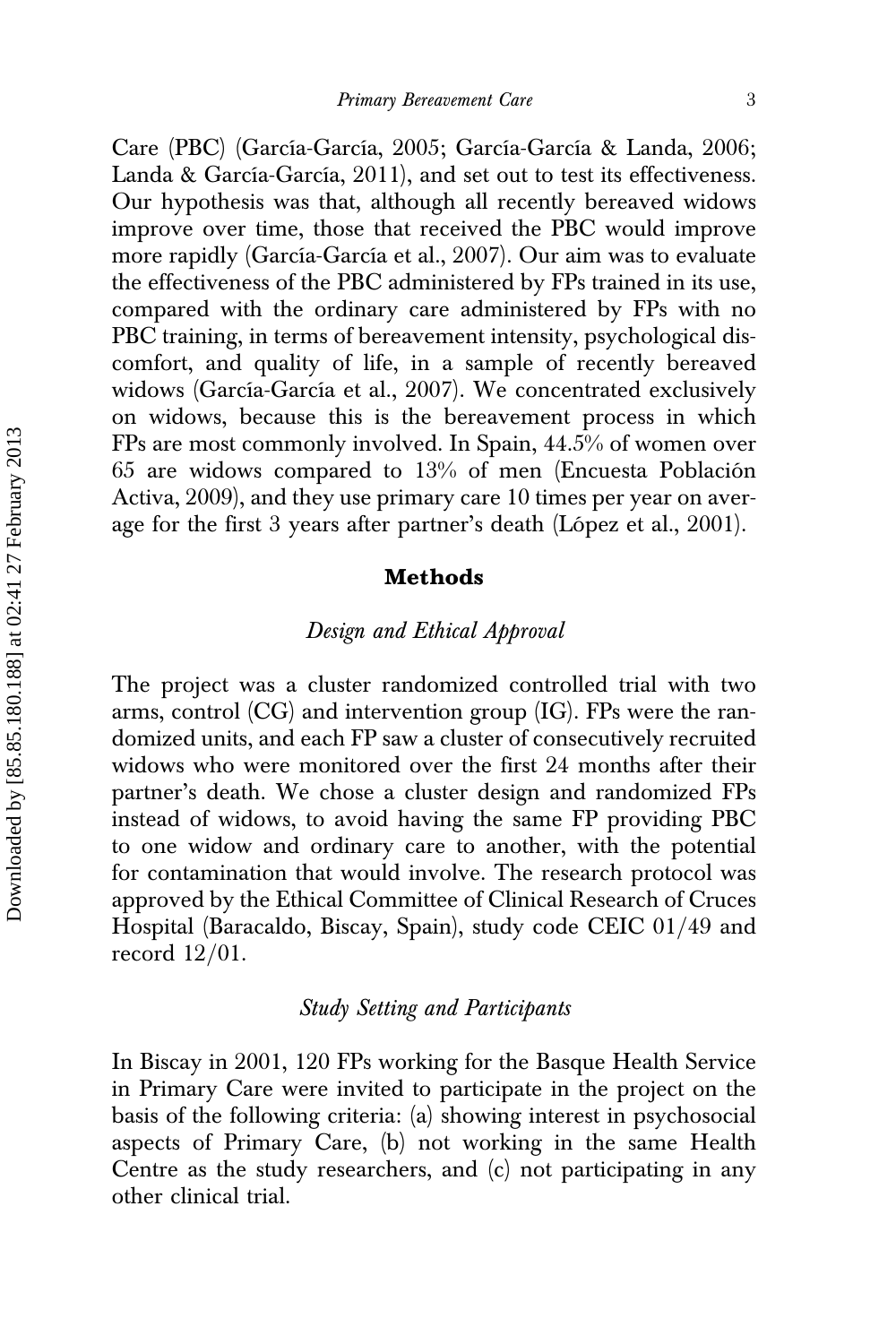#### 4 J. A. García et al.

Through medical records and newspaper obituaries 123 widows were identified with the following inclusion criteria: (a) 70 years old or younger, (b) 3 months or less since partner's death, and (c) patients of any of the collaborating FPs; and exclusion criteria: (a) loss of a child in the previous three years, (b) loss of two or more close relatives in the previous year, (c) partner's death by suicide or AIDS, (d) current psychiatric problems (dementia, alcoholism or other drug addiction, and/or psychotic illness),  $(e)$ being bedridden, and/or (f) illiteracy.

## Intervention Conditions

PBC (García-García, 2005; García-García & Landa, 2006; Landa & García-García, 2011) (see Figure 1) is a standardized bereavement intervention in primary care, summarized in a detailed PBC manual (available from the authors on request) drawn up by the research team and delivered by FPs trained in it. The PBC theoretical framework is based on counseling and bereavement theories (Parkes, Relf, & Couldrick, 1996; Worden, 1991; Wortman & Silver, 1989), the primary care model (Pendleton, Schofield, Tate, & Havelock, 1984; World Health Organization, 1978) and conceptualization of therapeutic ''nonspecific'' factors of psychotherapy (Grencavage & Norcross, 1990), adapted to our sociocultural environment (García-García, 1997). PBC is a face-to-face intervention that puts the accent on relational, emotional, and psychoeducational support. Intervention FPs received three PBC training meetings (7 hr each) just before the intervention, and five further meetings (also 7 hr each) during the intervention period (2, 6, 12, 18, and 30 months after the first meeting); and they saw each widow for seven PBC sessions of  $45 \text{ min}$  each  $(4, 4\frac{1}{2}, 5, 6, 8, 10, \text{ and } 13)$ months after their partner's death), working with the material that the widows brought, but at the same time with the PBC agenda in their mind: integral care (biological, psychoemotional, psychosocial, and spiritual), a chronological scheme (past, present, and future), and the general and specific PBC techniques (Figure 1). The fidelity to the intervention was assessed using a ''PBC control sheet,'' which the FPs completed at the end of every session with the widows. Control FPs were not trained in PBC and they saw each widow for seven ordinary appointments, with unspecified content and duration, but following the same schedule as the IG.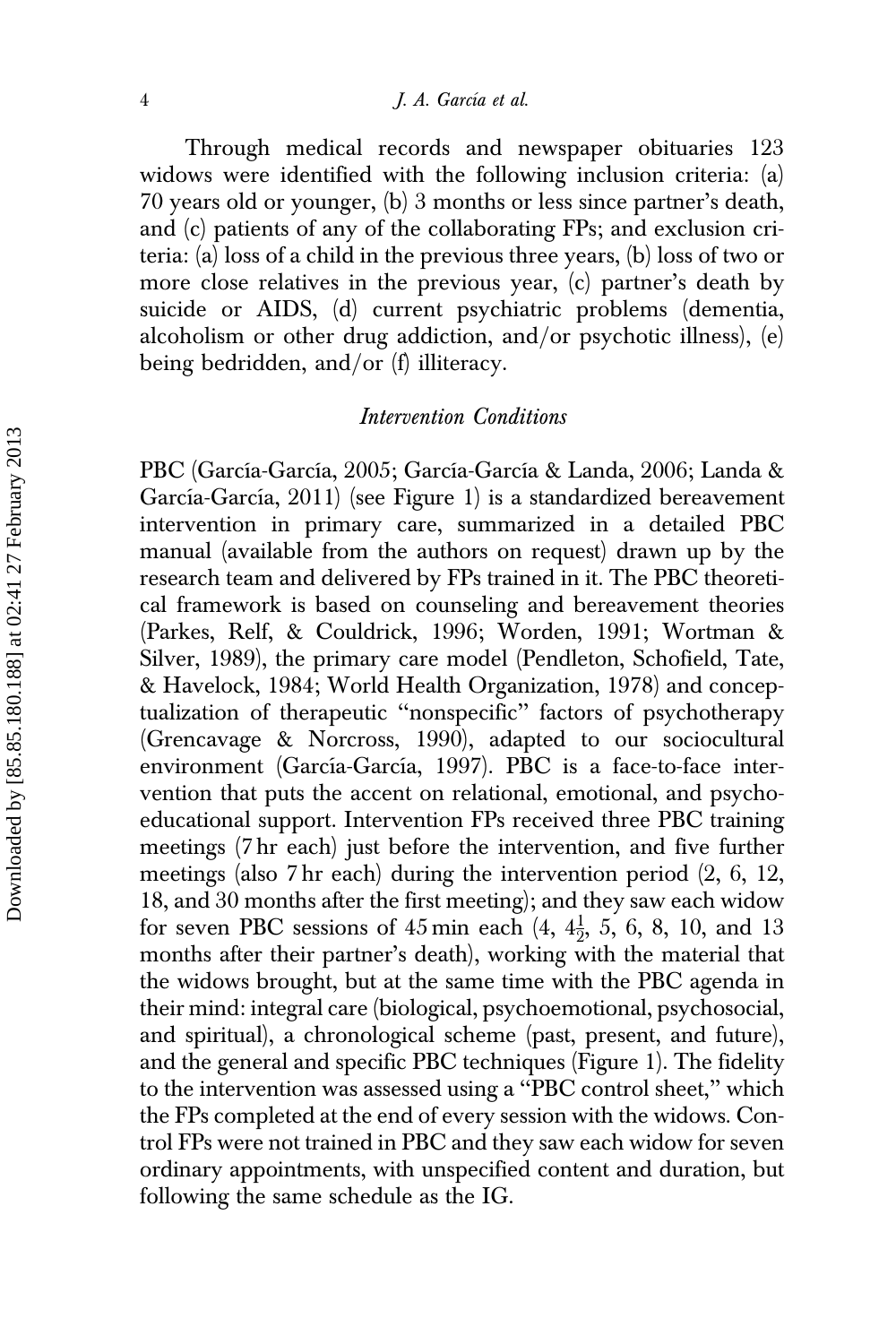|                                                                                                                                                                                                                                                                                                                                                                                                                                                                                                                                                                                                                                                                                                                                                                                                                                                                                                                                                                                                                                                                                            | EXPLORATORY TECHNIQUES USED IN PBC                                                                                                                                                                                                                                                                                                                                                                                                                                                                                                                                                                                                                                                                                                                                                                                                                                                                                                                                                                                                                                                                                                                                                                                                        |
|--------------------------------------------------------------------------------------------------------------------------------------------------------------------------------------------------------------------------------------------------------------------------------------------------------------------------------------------------------------------------------------------------------------------------------------------------------------------------------------------------------------------------------------------------------------------------------------------------------------------------------------------------------------------------------------------------------------------------------------------------------------------------------------------------------------------------------------------------------------------------------------------------------------------------------------------------------------------------------------------------------------------------------------------------------------------------------------------|-------------------------------------------------------------------------------------------------------------------------------------------------------------------------------------------------------------------------------------------------------------------------------------------------------------------------------------------------------------------------------------------------------------------------------------------------------------------------------------------------------------------------------------------------------------------------------------------------------------------------------------------------------------------------------------------------------------------------------------------------------------------------------------------------------------------------------------------------------------------------------------------------------------------------------------------------------------------------------------------------------------------------------------------------------------------------------------------------------------------------------------------------------------------------------------------------------------------------------------------|
| To explore general data<br>٠<br>To explore family and social data<br>٠<br>To explore background<br>٠<br>To explore bereavement process data<br>٠<br>To obtain a bereavement "profile"<br>٠                                                                                                                                                                                                                                                                                                                                                                                                                                                                                                                                                                                                                                                                                                                                                                                                                                                                                                 |                                                                                                                                                                                                                                                                                                                                                                                                                                                                                                                                                                                                                                                                                                                                                                                                                                                                                                                                                                                                                                                                                                                                                                                                                                           |
|                                                                                                                                                                                                                                                                                                                                                                                                                                                                                                                                                                                                                                                                                                                                                                                                                                                                                                                                                                                                                                                                                            | INTERVENTION TECHNIQUES USED IN PBC                                                                                                                                                                                                                                                                                                                                                                                                                                                                                                                                                                                                                                                                                                                                                                                                                                                                                                                                                                                                                                                                                                                                                                                                       |
| <b>GENERAL</b>                                                                                                                                                                                                                                                                                                                                                                                                                                                                                                                                                                                                                                                                                                                                                                                                                                                                                                                                                                                                                                                                             | <b>SPECIFICS</b>                                                                                                                                                                                                                                                                                                                                                                                                                                                                                                                                                                                                                                                                                                                                                                                                                                                                                                                                                                                                                                                                                                                                                                                                                          |
| REFINO:<br>R – RELATIONSHIP. Establishing good<br>relationship with the bereaved is characterized by<br>having a strategy<br>$\overline{a}$<br>being unidirectional<br>ä,<br>dealing with them as equals<br>trying to be genuine, natural, empathetic,<br>÷.<br>respectful<br>keeping within the professional framework<br>$E - EAR$ ("Lending an ear"). Active listening is<br>being attentive to both verbal and non verbal<br>language<br>being focused on the present ("here and now")<br>F - FACILITATION. Facilitating is to encourage<br>communication and emotional expression through<br>open questions<br>low reactivity<br>ä,<br>eye contact<br>$\overline{a}$<br>I – INFORMATION. Informing is explaining the<br>$\bullet$<br>concept of Western grieving but at the same time<br>the uniqueness or individuality of the process<br>N - NORMALISATION. Normalising is<br>٠<br>validating behaviors, feelings, and emotions of the<br>bereaved<br>O - ORIENTATION. Orientating is guiding,<br>٠<br>suggesting, counselling, or even prescribing<br>certain behaviors or rituals | Specific techniques tipically used:<br>Anticipating special dates and situations<br>Teaching problem solving decision making, and<br>$\bullet$<br>acquiring new skills<br>Prescription of rituals and/or "homework"<br>$\bullet$<br>Talking about the life and death of the spouse (retelling<br>$\bullet$<br>it), and making it normal<br>Telling of dreams and presences<br>$\bullet$<br>Therapeutic questions ('sounding out questions')<br>٠<br>Avoiding current social topics<br>$\bullet$<br>Psychological drugs and medical tests (blood tests, X-<br>$\bullet$<br>rays, and so on)<br>Detection of complications for potential referral<br>$\bullet$<br>Specific techniques for special use:<br>Telephone comunication<br>٠<br>Writing<br>$\bullet$<br>Drawing<br>$\bullet$<br>Self-help books<br>٠<br>Building a photo album or creating a treasure chest of<br>$\bullet$<br>personal objects<br>Videos<br>Exercises of emotional expression<br>$\bullet$<br>Pets<br>$\bullet$<br>Internet chat rooms for the bereaved<br>$\bullet$<br>The empty chair and role playing<br>$\bullet$<br>Cognitive restructuring of unhelpful thinking patterns<br>٠<br>Fantasies and guided visualisation<br>$\bullet$<br>Metaphors<br>$\bullet$ |

FIGURE 1 Standardization of the intervention group: The main techniques of Primary Bereavement Care (PBC).

# Outcome Measures

The baseline questionnaire, the List of Threatening Experiences (LTE; (Brugha & Cragg, 1990), and Bereavement Risk Index (BRI; Parkes & Weiss, 1983), were administered at 4 months after the partner's death. The primary outcome measure, the Texas Revised Inventory of Grief (TRIG; Faschingbauer, 1981; García-García, Landa, Trigueros, & Gaminde, 2005) and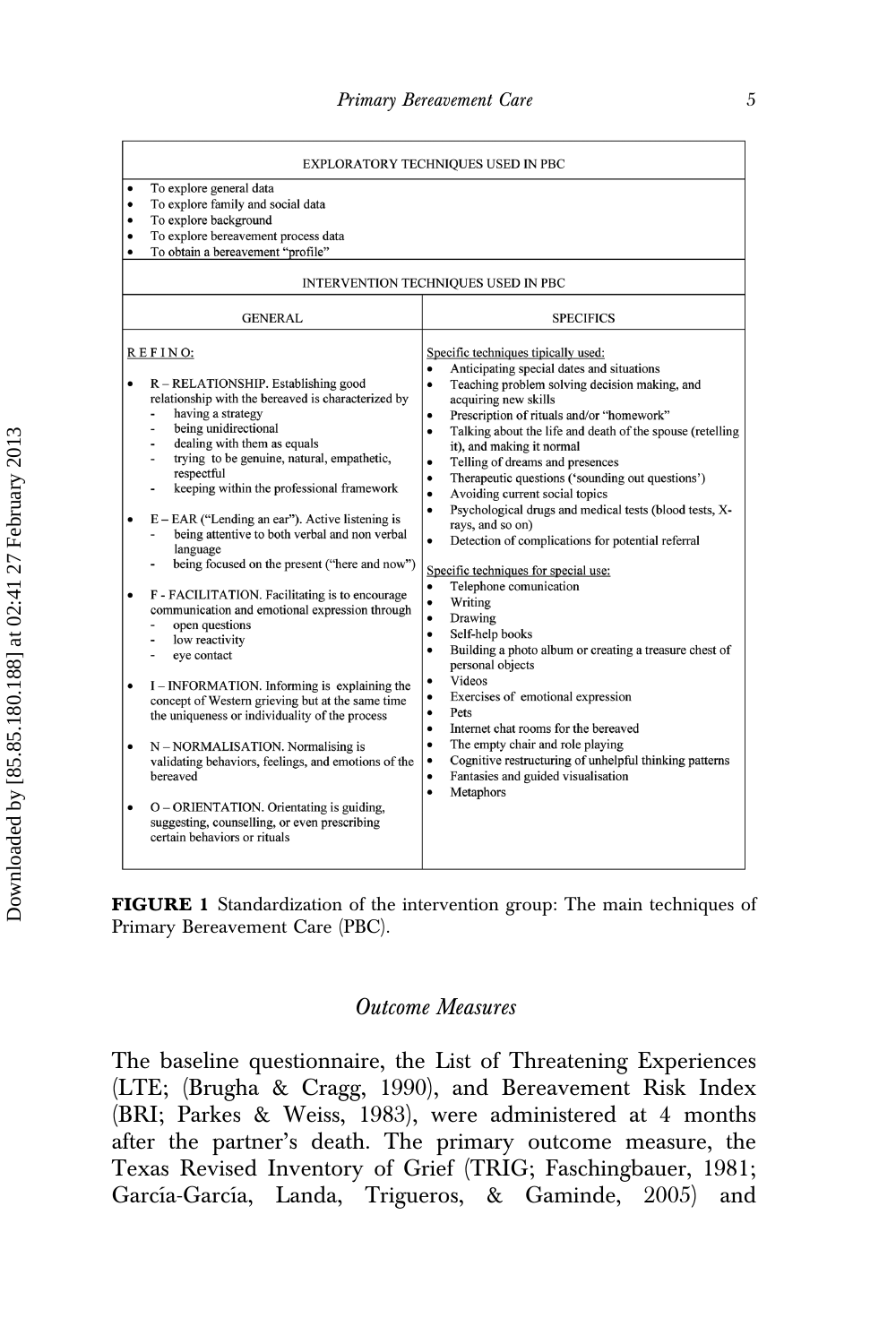secondary measures, the Grief Experience Inventory (GEI; García-García, Landa, Trigueros, & Gaminde, 2001; Sanders, Mauger, & Strong, 1985), General Health Questionnaire–28 items (GHQ-28; Lobo, Perez-Echevarria, & Artal, 1986), and International Quality of Life Assessment Short Form–36 (SF-36; Alonso, Prieto, & Antó, 1995), were completed at home by the widows, before, during, and after intervention, and follow-up (4, 10, 16, and 24 months after the partner's death), in the presence of a trained interviewer.

The TRIG is a 5-point Likert-type grief questionnaire, composed of two scales: TRIG I Past (8 items, alpha coefficient: 0.77) and TRIG II Present (13 items, alpha coefficient: 0.86). The GEI is a 135 true/false item grief questionnaire; the  $GHQ-28$  is a bimodal (scoring 0, 0, 1, 1) psychiatric screening questionnaire but is used in this project as an indicator of overall disturbance; and the SF-36 is a 3-point Likert-type, standardized (0–100 scoring algorithms), health-related quality of life questionnaire. In addition, the Inventory of Complicated Grief—Revised (ICG–R; Prigerson & Jacobs, 2001) was administered at 24 months after the partner's death.

#### Sample Size

The sample size was based on a total of 104 widows with the following assumptions: (a) an intracluster correlation coefficient (ICC) of 0.015 (Adams et al., 2004); (b) an average cluster size of 3 widows, (c) a standard deviation (SD) of 10.13 (SD inflated for the "design effect" = 10.43) in TRIG II (García-García et al., 2005); (d) a relevant clinical difference of at least 6.1 points in TRIG II (size effect = difference/ $SD = 6.1/10.13 = 0.6$ ); (e) alpha of 0.05; (f) power of 80%; and  $(g)$  a dropout rate of 10%.

#### Randomization, Recruitment, and Blinding

Collaborating FPs were randomly and blindly assigned to CG and IG conditions. Collaborating FPs invited widows in their care consecutively detected—to participate in the study, and, following explanation of what participation would involve, the widows were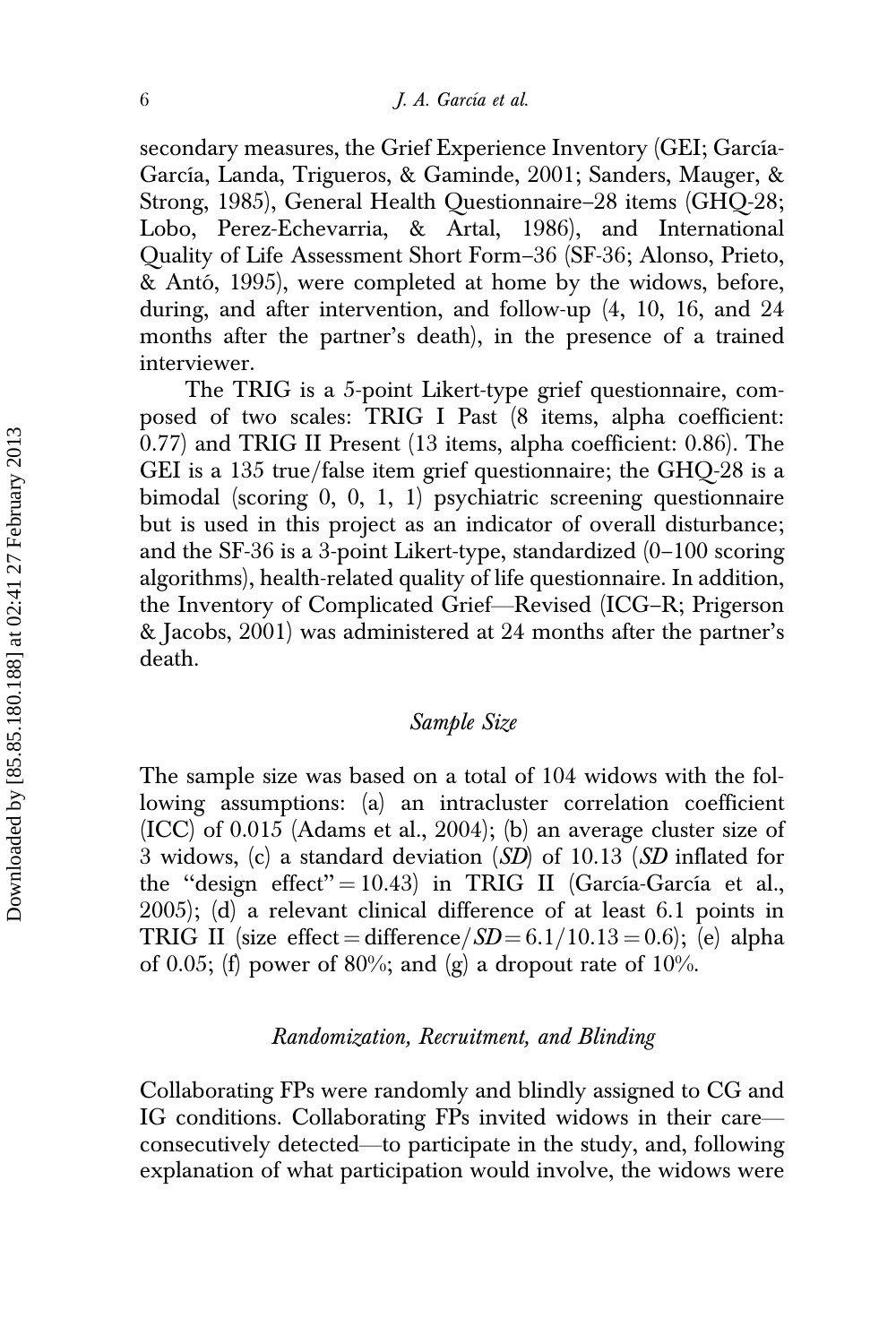recruited if they accepted and signed the consent form. At no stage did the epidemiologist, the interviewers, or the widows know to which group the collaborating FPs had been assigned.

# Statistical Analysis

The differences between control and intervention FPs, and between control and intervention widows, were studied using chi-square and *t*-tests for categorical and continuous variables respectively. To compare the overall trend of outcome variables in CG and IG, over 24 months, mixed effects longitudinal models were used (SAS PROC MIXED version 9.1, SAS Institute, Cary, NC). These models included three levels of variability: Level 1 represents the initial score (intercept) and the monthly rate of change (time slope) each widow experienced during the study period; Level 2, level of widows, represents the association between the characteristics of the widows with the initial score and the monthly rate of change; and Level 3, level of FPs, represents the effect of the intervention and the association between the characteristics of the FPs with the initial score and the monthly rate of change. These models accounted for the longitudinal evolution of the repeated measurements of the results and the hierarchical structure of the data (repeated measurements for each widow and widows belonging to the same FP).

The effect of the time, the effect of the intervention, Intervention  $\times$  Time interaction, and the covariates of widows and FPs were included as fixed effects in the models. The analysis was adjusted for baseline characteristics of the FPs (bereavement training and years of practice) and widows (predictors: age, previous losses, duration of the relationship and BRI; and potential confounders: level of education, social class, morbidity and use of psychotropics). To simplify the model a backward, forward, and stepwise strategy with a likelihood ratio test ( $p < .05$ ) was used, removing covariables and random effects that were not significant, in each scale.

The intervention effect was evaluated by testing the differences in the monthly rate of change attributable to the intervention (interaction between intervention and time slope  $p < .05$ ) in each scale, between IG and CG. The intervention effect for the primary outcome measure (TRIG II Present) was also evaluated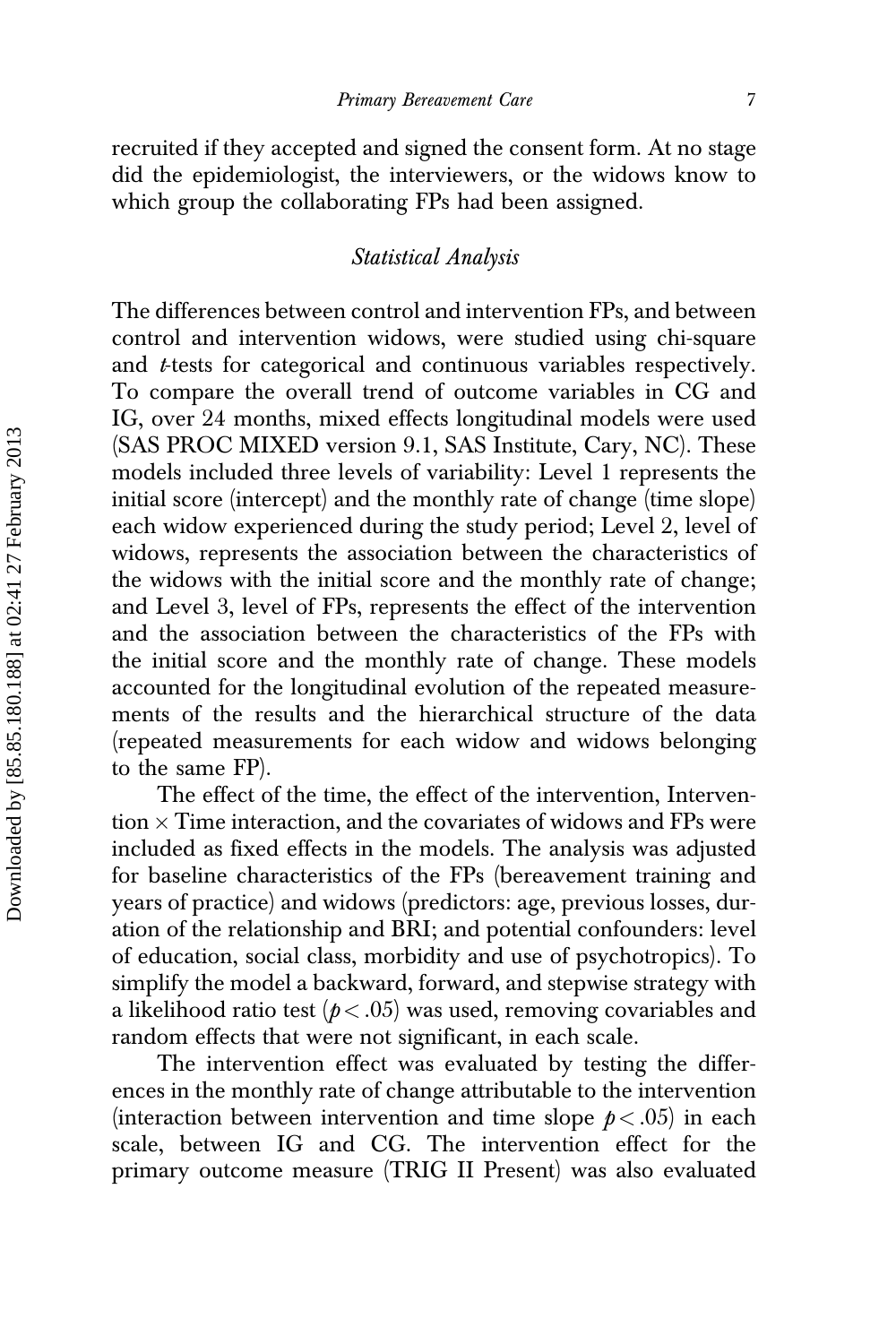for different subgroups in which the researchers hypothesized that the effect could be different (namely, according to widow age, duration of the relationship, morbidity, BRI, and LTE); for this an additional interaction between intervention, time, and these covariables was included in the model (significant level for subgroup analysis,  $p < .01$ ). All analyses were by intention-to-treat and involved all the widows who completed the first assessment, just before intervention. All the statistical tests were two-sided, and  $p < .05$  was considered significant.

#### Results

#### Participant Flow

Of the 120 FPs invited to participate, 39 accepted and were randomized, and 31 of these (16 CG and 15 IG), from 19 health centers in Biscay, collaborated with the project from start to finish, although 2 did not recruit widows (see Figure 2). No significant age and gender differences were identified between the 31 FPs who collaborated and the 8 who did not (see Table 1). Of the 123 widows detected (64 CG and 59 IG), 22 did not consent and 14 were not contacted, whereas 87 completed the first assessment and 77 of these the fourth. There were no significant age differences between the 22 widows who did not consent, the 14 not contacted, and the 87 who completed the first assessment. The only significant differences in baseline data between the 10 widows who did not complete the fourth assessment and the 77 who did, were that the duration of the final illness of their partner ( $p = .0109$ ) and the number of the psychosocial problems  $(p=.0007)$  were slightly lower in the former. Except for there being more bereavement trained FPs in the CG ( $p = .0233$ ), there were no differences in baseline data between control and intervention FPs. Similarly, except for control widows having a higher score in BRI ( $p =$ .0155), there were no differences in baseline data between control and intervention widows.

#### Measurement, Session, and Intervention Adherence

Of the planned four measurements per widow, 95% were carried out (CG: 97%, IG: 92%); and of the planned seven sessions per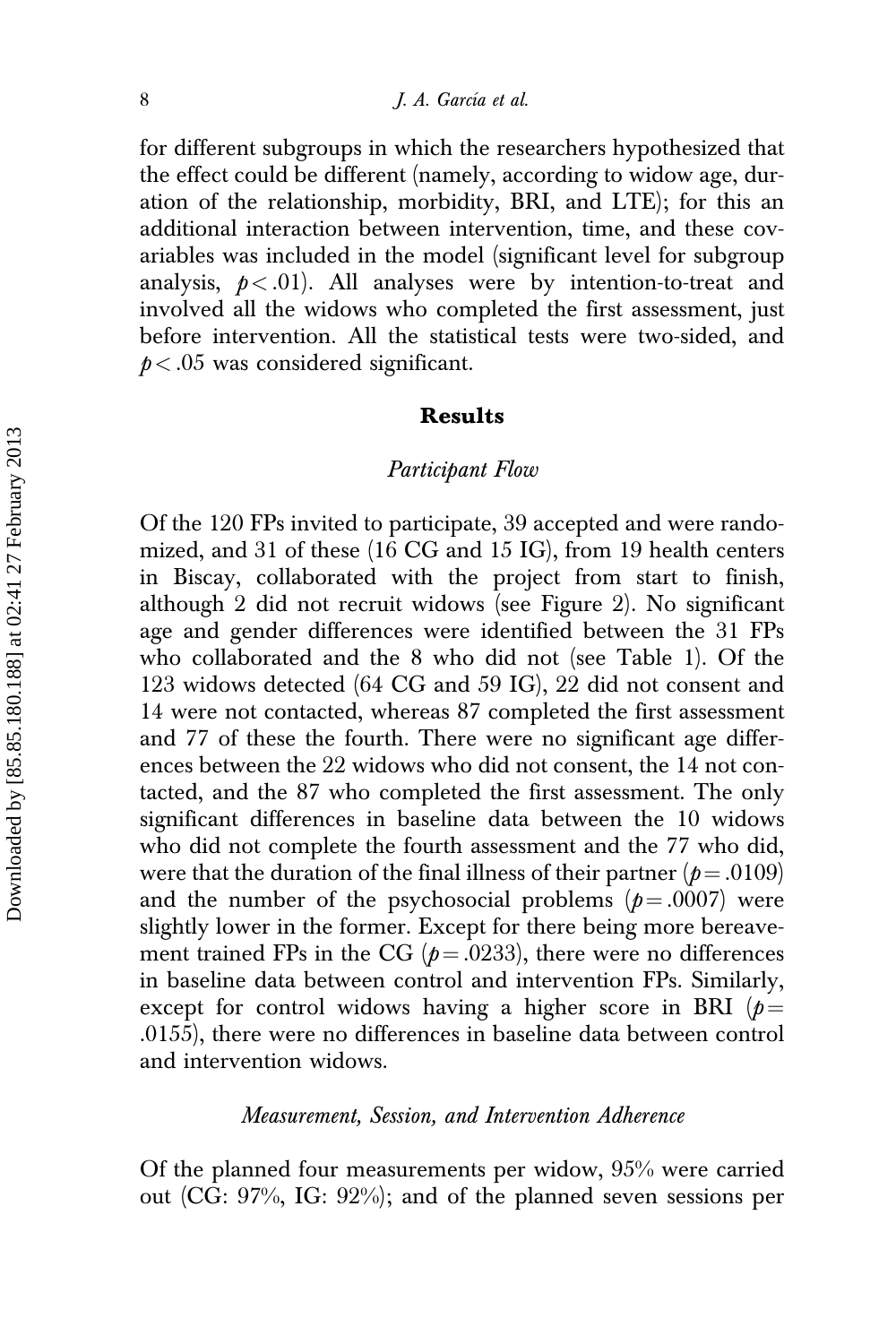

FIGURE 2 Flow chart of family physicians (FPs) and widows who participated throughout the study, Biscay 2001–2005. Feb = February; Oct = October;  $CG = Control$  Group; IG = Intervention Group; mo = months after partner's death;  $PBC = Primary$  Bereavement Care; Nov = November.

widow, 87% were conducted (CG: 86%; IG: 88%). The mean session duration was 21 min in CG and 44 in IG. Of the PBC general techniques (referred to by acronym REFINO), ''relationship'' and ''ear''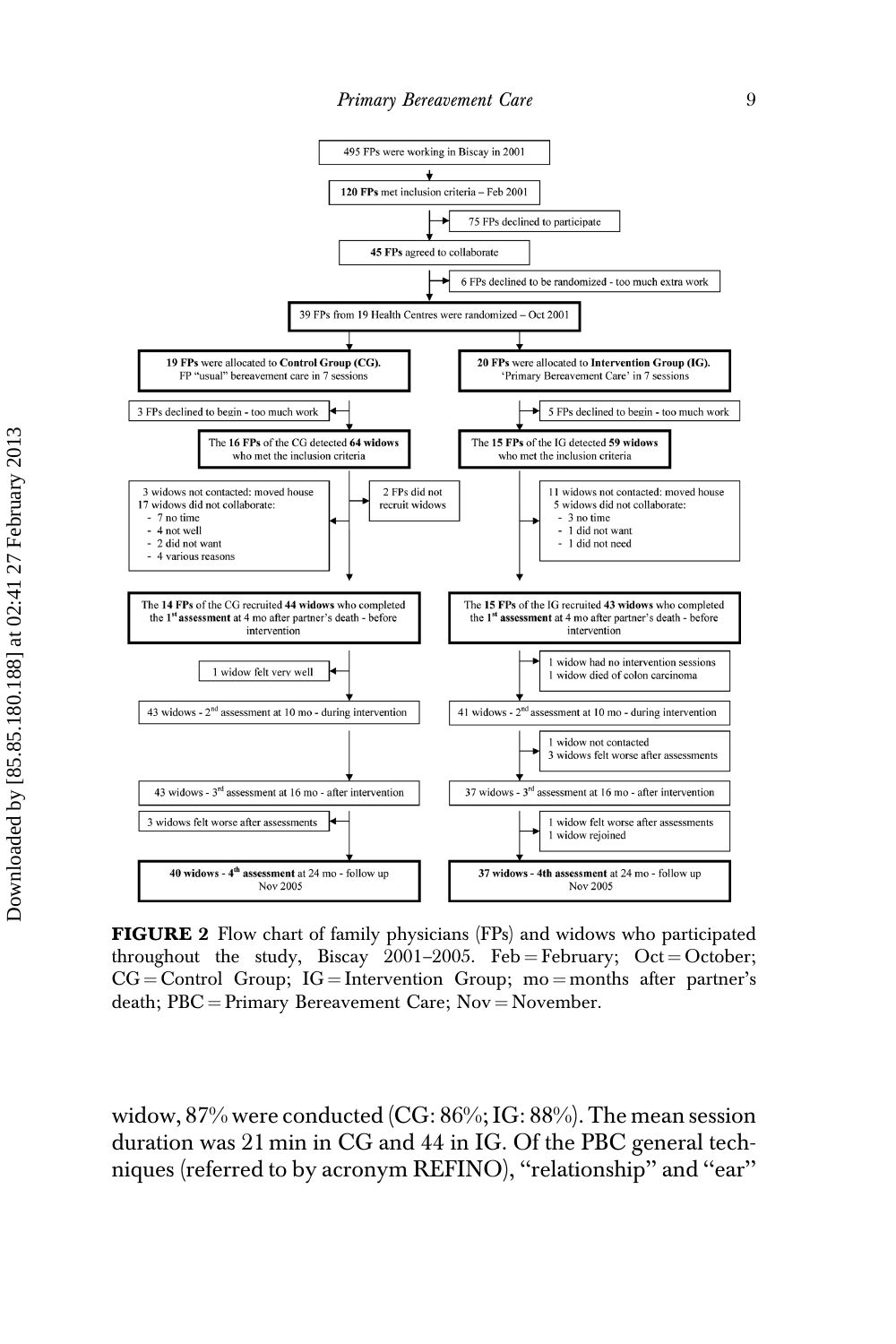| Ç<br>į<br>٦           |
|-----------------------|
| ーー<br>ı               |
|                       |
| I<br>١<br>I<br>֠<br>ţ |
| $\tilde{\zeta}$       |
| ļ<br>I                |
| ׇ֚                    |
|                       |
| ľ                     |

TABLE 1 Baseline Characteristics of the Family Physicians and the Widows TABLE 1 Baseline Characteristics of the Family Physicians and the Widows

| Characteristic                            | Total                                                                              | 9<br>O                                                                                      | $\overline{C}$                                                                         | $\rho$ values                                             |
|-------------------------------------------|------------------------------------------------------------------------------------|---------------------------------------------------------------------------------------------|----------------------------------------------------------------------------------------|-----------------------------------------------------------|
| Family physicians                         | $(n=31)$                                                                           | $(n = 16)$                                                                                  | $(n=15)$                                                                               |                                                           |
| Age (years), $M$ (SD)                     |                                                                                    |                                                                                             | 43.1 (6.0)                                                                             | 0.1116                                                    |
| Female sex, $n$ (%)                       | $\begin{array}{c} 44.7\ (5.4) \\ 19\ (61.3) \end{array}$                           | $\begin{array}{c} 46.2 \ (4.5) \\ 10 \ (62.5) \end{array}$                                  | $9(60.0)$                                                                              | 0.8864                                                    |
| Work experience (years), $M(SD)$          | 14.5 (6.4)<br>9.0 (6.9)<br>18 (58.1)<br>23 (74.2)                                  | $14(6.6)$<br>$7.8(6.4)$<br>$9(56.3)$<br>$13(81.3)$                                          | $\begin{array}{c} 15 \ (6.4) \\ 10.3 \ (7.4) \\ 9 \ (60.0) \\ 10 \ (66.7) \end{array}$ | 0.6719                                                    |
| Current surgery (years), $M(SD)$          |                                                                                    |                                                                                             |                                                                                        |                                                           |
| Mental health training, $n$ (%)           |                                                                                    |                                                                                             |                                                                                        |                                                           |
| Consultation training, $n\binom{0}{0}$    |                                                                                    |                                                                                             |                                                                                        | $\begin{array}{c} 0.3190 \\ 0.8325 \\ 0.4331 \end{array}$ |
| Bereavement training, $n$ (%)             | 11(35.5)                                                                           | 9(56.3)                                                                                     | 2(13.3)                                                                                | 0.0233                                                    |
| Widows                                    | $(n=87)$                                                                           | $(n = 44)$                                                                                  | $(n = 43)$                                                                             |                                                           |
| Age (years), $M(SD)$ )                    | 59.0 (8.1)                                                                         | 59.6(8.4)                                                                                   | 58.4(8.0)                                                                              | 0.5115                                                    |
| Educational level, $n$ $(%$ )             |                                                                                    |                                                                                             |                                                                                        | 0.8900                                                    |
| Nonformal education                       | 6(6.9)                                                                             |                                                                                             | 3(7.0)                                                                                 |                                                           |
| Elementary                                |                                                                                    | $\begin{array}{c} 3\ (6.8) \\ 20\ (45.5) \end{array}$                                       |                                                                                        |                                                           |
| High school non-completion                |                                                                                    |                                                                                             |                                                                                        |                                                           |
| High school completion                    | $\begin{array}{c} 37 \ (42.5) \\ 31 \ (35.6) \\ 9 \ (10.3) \end{array}$            | $\begin{array}{c} 16\ (36.4) \\ 4\ (9.1) \\ 1\ (2.3) \end{array}$                           | $\begin{array}{c} 17 \ (39.5) \\ 15 \ (34.9) \\ 5 \ (11.6) \\ 3 \ (7.0) \end{array}$   |                                                           |
| Graduate degree                           | $4(4.6)$                                                                           |                                                                                             |                                                                                        |                                                           |
| Work status, $n\binom{9}{0}$              |                                                                                    |                                                                                             |                                                                                        | 0.1374                                                    |
| Home duties                               |                                                                                    |                                                                                             | 24 (55.8)                                                                              |                                                           |
| Working out of home                       |                                                                                    |                                                                                             | 16(37.2)                                                                               |                                                           |
| Retired                                   |                                                                                    |                                                                                             |                                                                                        |                                                           |
| Unemployed                                | $\begin{array}{c} 52~(59.8)\\ 24~(27.6)\\ 8~(9.2)\\ 2~(2.3)\\ 1~(1.2) \end{array}$ | $\begin{array}{c} 28\ (63.6) \\ 8\ (18.2) \\ 5\ (11.4) \\ 2\ (4.6) \\ 1\ (2.3) \end{array}$ | $\begin{array}{c} 3(7.0) \\ 0(0) \\ 0(0) \end{array}$                                  |                                                           |
| Disabled                                  |                                                                                    |                                                                                             |                                                                                        |                                                           |
| Social class, $n\left(\frac{9}{6}\right)$ |                                                                                    |                                                                                             |                                                                                        | 0.6329                                                    |
| Executives                                | 9(10.3)                                                                            | 3(6.8)                                                                                      | 6(14.0)                                                                                |                                                           |
| Professionals and managers                | 16(18.4)                                                                           | 10(22.7)                                                                                    | 6(14.0)                                                                                |                                                           |
| Semi-professionals                        | 21 (24.1)                                                                          | 9(20.5)                                                                                     | (27.9)                                                                                 |                                                           |

10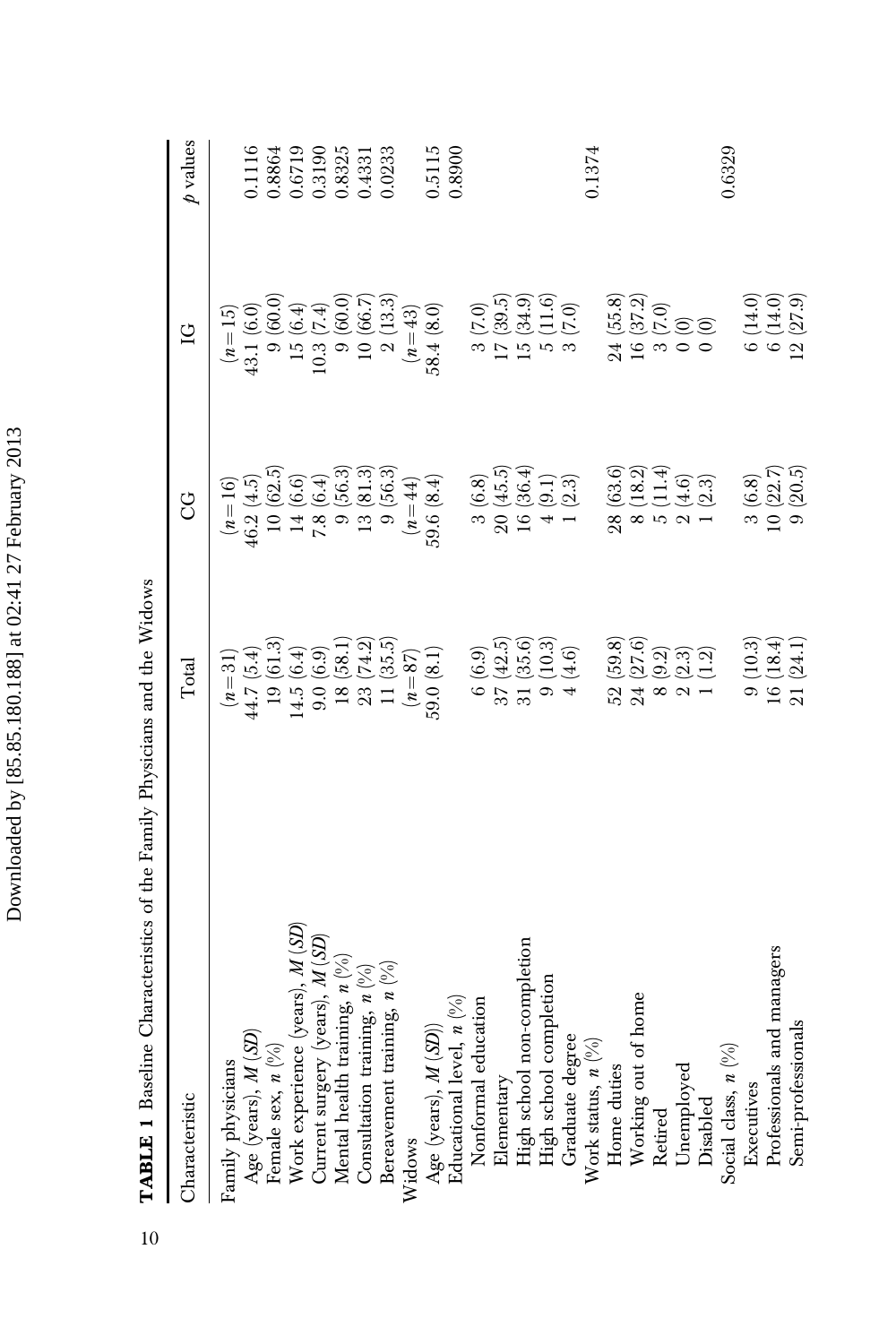| Skilled trade                                                                                                                                    | 32(36.8)                 | (7(38.6))                                       | 15(34.9)                                              |        |
|--------------------------------------------------------------------------------------------------------------------------------------------------|--------------------------|-------------------------------------------------|-------------------------------------------------------|--------|
| Unskilled                                                                                                                                        | 9(10.3)                  | 5(11.4)                                         | $4(9.3)$                                              |        |
| Family structure, $n$ (%)                                                                                                                        |                          |                                                 |                                                       | 0.5603 |
| Children >18 years                                                                                                                               | 76(87.4)                 | $(6.06)$ 0#                                     | 36 (83.7)                                             |        |
| Children <18 years                                                                                                                               | 6(6.9)                   |                                                 |                                                       |        |
| No children                                                                                                                                      | $5\ (5.8)$               | $\begin{array}{c} 2(4.6) \\ 2(4.6) \end{array}$ | $\begin{array}{c} 4 \ (9.3) \\ 3 \ (7.0) \end{array}$ |        |
| Bereavement Risk Index, $n \binom{0}{0}$ , $n = 87$                                                                                              |                          |                                                 |                                                       | 0.0476 |
| Low risk $<\!12$                                                                                                                                 | 12(14.8)                 | 3(7.5)                                          | 9(22.0)                                               |        |
| Moderate risk 13-18                                                                                                                              | 47(58.0)                 | 22(55.0)                                        | 25(61.0)                                              |        |
| High risk ≥19                                                                                                                                    | 22(27.2)                 | 15(37.5)                                        | 7(17.1)                                               |        |
| Morbidity categories (CADGs modified), $n$ (%)                                                                                                   |                          |                                                 |                                                       |        |
| Acute                                                                                                                                            | 35 (40.2)                | 20(45.5)                                        | 15(34.9)                                              | 0.3148 |
| Recurrent                                                                                                                                        | 28 (32.2)                | 15(34.1)                                        | 13(30.2)                                              | 0.7001 |
| Unstable chronic                                                                                                                                 | 16(18.4)                 | 7(15.9)                                         | 9(20.9)                                               | 0.5456 |
| Stable chronic                                                                                                                                   | $57(65.5)$<br>$24(27.6)$ | 29(65.9)                                        | 28(65.2)                                              | 0.938  |
| Psychosocial                                                                                                                                     |                          | 11 (25.0)                                       | 13(30.2)                                              | 0.5851 |
| Psychiatric medication $n$ (%)                                                                                                                   | 26 (29.9)                | 13(29.6)                                        | 13(30.2)                                              | 0.8887 |
| Previous losses $n\binom{9}{0}$                                                                                                                  | 74 (85.1)                | 38 (86.4)                                       | 36(83.7)                                              | 0.7296 |
| LTE, no. $(\%)$                                                                                                                                  | 66 (75.9)                | 35 (79.6)                                       | 31(72.1)                                              | 0.4167 |
| First assessment (months), M (SD)                                                                                                                | 4.3(1.0)                 | 4.3(1.1)                                        | $4.2\ (1.0)$                                          | 0.6413 |
| Age of dead partner (years), M (SD)                                                                                                              | 62.5(8.5)                | 63.6(8.7)                                       | 51.4(8.2)                                             | 0.229  |
| Duration of relationship (years), M (SD)                                                                                                         | 34.9 (9.7)               | 35.0(9.8)                                       | 34.7 (9.7)                                            | 0.8854 |
| Duration of the last illness (months), $M(SD)$                                                                                                   | 22.7(42.5)               | 26.9(50.6)                                      | 18.4(32.1)                                            | 0.3544 |
| Place of death, $n$ $\binom{9}{0}$                                                                                                               |                          |                                                 |                                                       | 0.7537 |
| Home                                                                                                                                             | 21 (24.1)                | 12(27.3)                                        | $9\ (20.9)$                                           |        |
| Hospital                                                                                                                                         | 61(70.1)                 | 30 (68.0)                                       | 31(72.1)                                              |        |
| Other                                                                                                                                            | 5(5.8)                   | $2\ (4.6)$                                      | 3(7.0)                                                |        |
| $N_{0/65}$ , CG = Control Group: IG = Intervention Group: CADG = Collapsed Ambulatory Diagnostic Group: LTE = List of Threatening Experiences in |                          |                                                 |                                                       |        |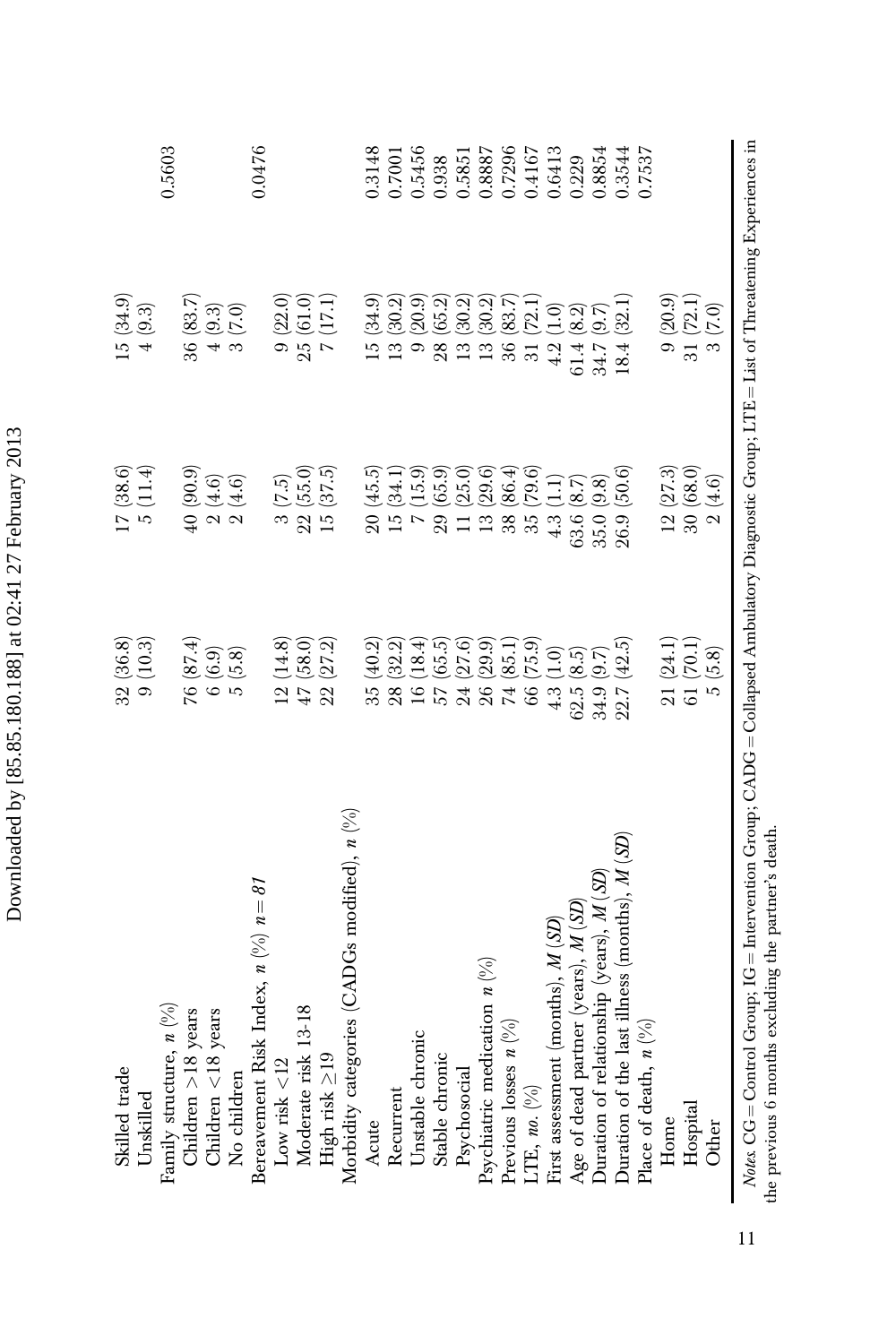were used in 100% of the sessions, "facilitation" and ''normalization'' in 95%, ''information'' in 89%, and ''orientation'' in 82%; and of the PBC specific techniques usually used, ''anticipate dates'' in 76%, ''teaching problem solving'' in 74%, ''avoiding current social topics" in 73%, "recalling dreams" in 68%, and "sounding out emotional questions'' in 61%.

#### Outcomes, Estimations, and Ancillary Analysis

Before the intervention (see Tables 2 and 3) control widows had significantly higher scores than the IG on nine of the 20 scales studied. During monitoring of the widows (Tables 2 and 3) no relevant clinical differences were found in unadjusted scores, and no significant statistical differences in the adjusted monthly rates of change (Intervention  $\times$  Time interaction), in favor of the IG. However, there were significant differences in the adjusted monthly rates of change contrary to the hypothesized effect, with a more favorable evolution of the CG, on three scales: GEI Somatization ( $p = .0056$ ), GHQ-28 ( $p = .0221$ ) and SF-36 Emotional Role ( $p = .0356$ ).

Figure 3 shows unadjusted (Panel A) and adjusted TRIG II Present scores (Panel B) decreasing over time in a similar way in both groups. Adjusted scores (Panel B) show that the maximum difference between the GC and IG attributable to PBC, was of  $-2.8984$  (95% CI:  $-5.9196$  to 0.1228,  $p = .0599$ ) at 10 months after the partner's death, size effect (Cohen's  $d = 0.3$  (pooled  $SD = 9.59$ ). The intervention effect was not modified by the baseline age  $(p=.6990)$ , morbidity  $(p=.6268)$ , BRI  $(p=.3195)$ , or LTE  $(p = .4932)$  of the widows, nor by the duration of the relationship between the widows and their partners ( $p = .6268$ ). The real power of the study was of 84% with a final sample size of 87 widows, irrelevant intracluster correlation coefficients (TRIG II Present ICC = 0.0258,  $p < .0001$ ), four measurements, multivariant adjustments, and a longitudinal analysis capacity to detect as significant  $(\alpha = 0.05)$  a difference of 5.75 (size effect  $(0.6)$  in the TRIG II Present at 10 months after the partner's death. At 24 months after their partner's death, four and two widows, in the CG and IG, respectively, suffered from complicated grief according to the ICG–R.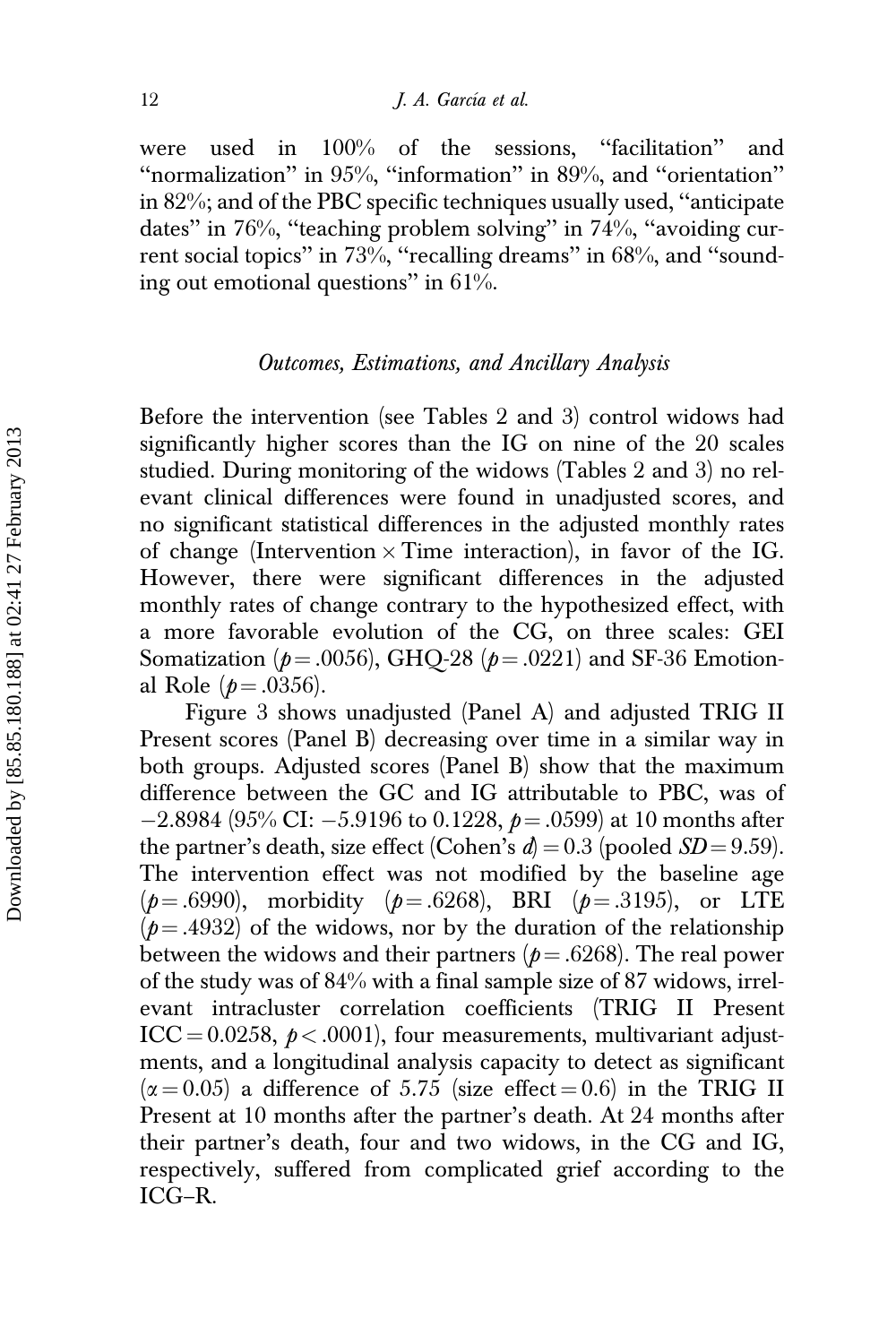| TABLE 2 TRIG, GEI, and GHQ-28 Unadjusted Scores by Groups, and Adjusted Monthly Change Rates Attributed to Intervention<br>$(Intervention \times Time$ Interaction) |                                 |                                          |              |                                                           |              |
|---------------------------------------------------------------------------------------------------------------------------------------------------------------------|---------------------------------|------------------------------------------|--------------|-----------------------------------------------------------|--------------|
| Outcome measures                                                                                                                                                    | $CG (n=44)^{d}$<br>$M$ (95% CI) | IG $(n=43)^{a}$<br>$M(95\%~\mathrm{Cl})$ | $\rho$ value | Intervention $\times$ Time <sup>b</sup><br>mean $(95%$ CI | $\rho$ value |
| TRIG                                                                                                                                                                |                                 |                                          |              |                                                           |              |
| I-Past, range 8-40                                                                                                                                                  |                                 |                                          |              |                                                           |              |
| $4$ months                                                                                                                                                          | $27.23$ (25.07 to 29.39)        | 23.40 (21.21 to 25.58)                   | 0.0151       | $0.29$ (-0.30 to 0.88)                                    | 0.3324       |
| 10 months                                                                                                                                                           | 25.47 (23.06 to 27.87)          | 23.63 (21.17 to 26.10)                   | 0.2937       |                                                           |              |
| 16 months                                                                                                                                                           | 24.86 (22.41 to 27.31)          | $21.62$ (18.98 to $24.27$ )              | 0.0778       |                                                           |              |
| 24 months                                                                                                                                                           | 25.68 (23.34 to 28.01)          | $23.11(20.68 \text{ to } 25.54)$         | 0.1338       |                                                           |              |
| II-Present, range 13-65                                                                                                                                             |                                 |                                          |              |                                                           |              |
| 4 months                                                                                                                                                            | 57.07 (54.38 to 59.75)          | 53.54 (50.82 to 56.25)                   | 0.0693       | $-0.44 (-1.14 to 0.26)$                                   | 0.2229       |
| 10 months                                                                                                                                                           | $52.14$ (49.32 to $54.96$ )     | $47.88(44.99)$ to $50.77$                | 0.0388       |                                                           |              |
| 16 months                                                                                                                                                           | 48.81 (45.61 to 52.02)          | $44.86$ $(41.41$ to $48.32)$             | 0.0994       |                                                           |              |
| 24 months                                                                                                                                                           | 45.95 (42.59 to 49.31)          | $44.68$ (41.18 to $48.17$ )              | 0.6019       |                                                           |              |
| Ë                                                                                                                                                                   |                                 |                                          |              |                                                           |              |
| Despair, range 0-18                                                                                                                                                 |                                 |                                          |              |                                                           |              |
| 4 months                                                                                                                                                            | $10.80$ (9.33 to 12.26)         | 8.49(7.01 to 9.97)                       | 0.0303       | $0.08$ (0.00 to 0.16)                                     | 0.0534       |
| 10 months                                                                                                                                                           | $9.30(7.87 \text{ to } 10.73)$  | 7.20~(5.73~to~8.66)                      | 0.0438       |                                                           |              |
| 16 months                                                                                                                                                           | $7.93(6.48 \text{ to } 9.39)$   | 6.84 $(5.27 \text{ to } 8.41)$           | 0.3126       |                                                           |              |
| 24 months                                                                                                                                                           | 7.50(6.00 to 9.00)              | 6.19(4.63 to 7.75)                       | 0.2304       |                                                           |              |
| Anger/hostility, range 0-9                                                                                                                                          |                                 |                                          |              |                                                           |              |
| $4$ months                                                                                                                                                          | 3.80~(3.08~to~4.51)             | 3.56 $(2.83 \text{ to } 4.28)$           | 0.6454       | $0.00 (-0.04 \text{ to } 0.04)$                           | 0.9897       |
| 10 months                                                                                                                                                           | $3.65$ ( $2.94$ to $4.36$ )     | $2.98$ ( $2.25$ to $3.70$ )              | 0.1881       |                                                           |              |
| 16 months                                                                                                                                                           | $3.35(2.64 \text{ to } 4.05)$   | $3.00(2.24 \text{ to } 3.76)$            | 0.5051       |                                                           |              |
| 24 months                                                                                                                                                           | 3.30(2.60 to 4.00)              | $2.86(2.13 \text{ to } 3.60)$            | 0.3961       |                                                           |              |
|                                                                                                                                                                     |                                 |                                          |              |                                                           |              |

Downloaded by [85.85.180.188] at 02:41 27 February 2013 Downloaded by [85.85.180.188] at 02:41 27 February 2013

 $\left(Continued\right)$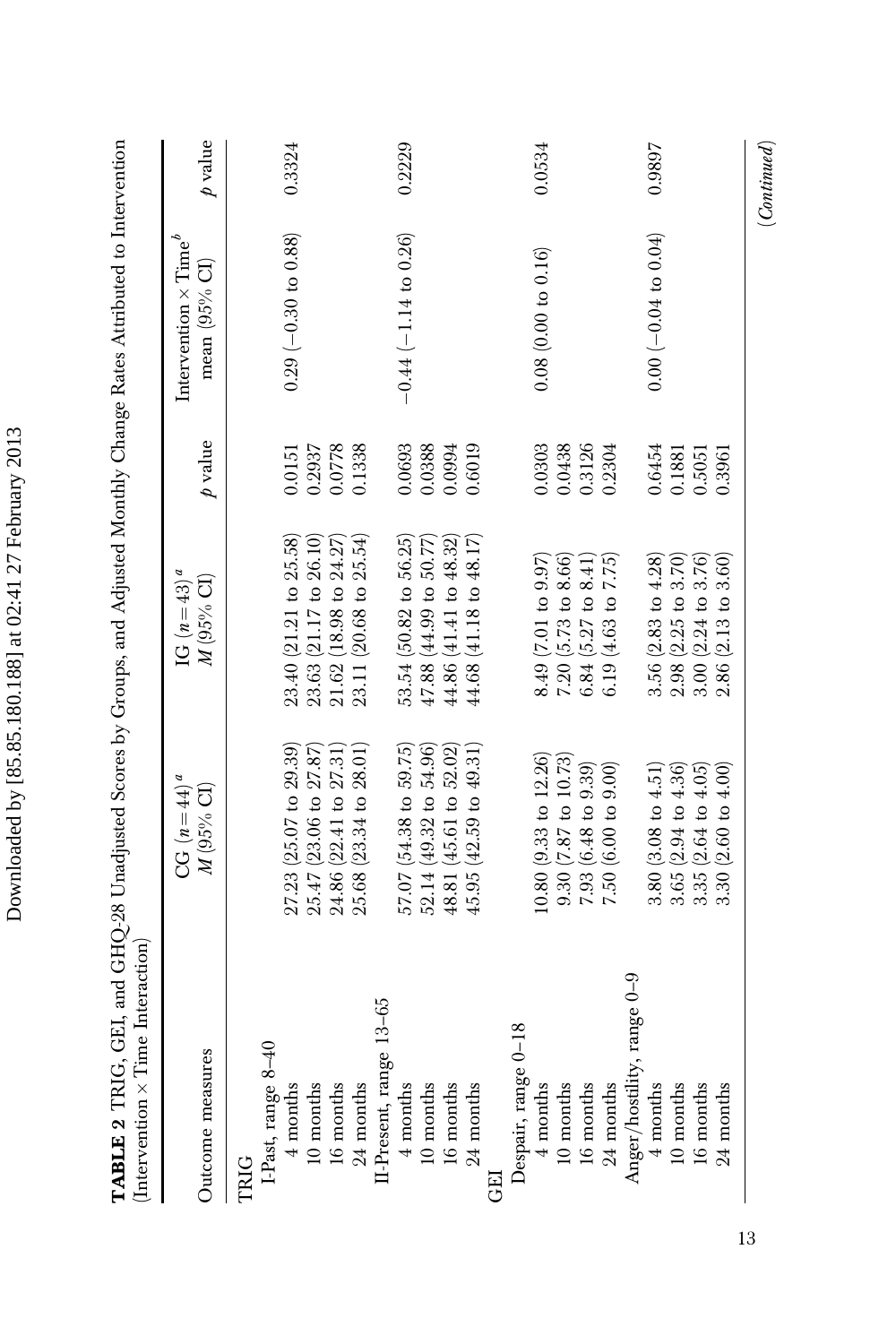| ţ<br>۱             |
|--------------------|
| Í                  |
|                    |
| ֠                  |
| ١<br>i             |
| ŗ                  |
| İ<br>d<br>ı        |
| ׇ֚֕֡               |
|                    |
| l                  |
|                    |
|                    |
|                    |
| ١                  |
| ֚֓<br>֕            |
|                    |
| j                  |
| ֕                  |
| י                  |
|                    |
| l<br>١             |
| ¢<br>١             |
|                    |
| ֧֚֝<br>֧֝֝֝׆<br>֧֪ |
| ۱<br>Ĺ             |
|                    |
|                    |
| )                  |
|                    |
| Ì                  |
|                    |
|                    |
|                    |
|                    |
|                    |
| I<br>١             |
| ĺ<br>١             |
|                    |

| ς      |  |
|--------|--|
| ŗ<br>i |  |

| Outcome measures            | $CG (n=44)^d$<br>M (95% CI)                                    | IG $(n=43)^{a}$<br>M (95% CI)                       | $\rho$ value     | Intervention $\times$ Time'<br>mean (95% CI) | $\rho$ value |
|-----------------------------|----------------------------------------------------------------|-----------------------------------------------------|------------------|----------------------------------------------|--------------|
| Guilt, range 0-6            |                                                                |                                                     |                  |                                              |              |
| 10 months<br>$4$ months     | 0.65(0.36 to 0.94)<br>0.86~(0.56~to~1.17)                      | 0.68(0.39 to 0.98)<br>$1.00(0.69 \text{ to } 1.31)$ | 0.5316<br>0.8793 | $-0.01(-0.03 to 0.01)$                       | 0.5119       |
| 16 months                   | 0.63(0.36 to 0.90)                                             | 0.62(0.33 to 0.91)                                  | 0.9748           |                                              |              |
| 24 months                   | $0.60$ (0.36 to $0.84$ )                                       | 0.54(0.29 to 0.79)                                  | 0.7335           |                                              |              |
| Social isolation, range 0-7 |                                                                |                                                     |                  |                                              |              |
| $4$ months                  | $3.27(2.69 \text{ to } 3.85)$                                  | 2.81(2.23 to 3.40)                                  | 0.2731           | $0.02 (-0.01 to 0.05)$                       | 0.3055       |
| 10 months                   | $2.67$ (2.16 to 3.19)                                          | $2.41(1.89 \text{ to } 2.94)$                       | 0.4846           |                                              |              |
| 16 months                   | $2.56(2.08 \text{ to } 3.04)$                                  | 2.41 (1.89 to 2.92)                                 | 0.6674           |                                              |              |
| 24 months                   | $(1.68 \text{ to } 2.72)$<br>2.20(                             | $2.03$ (1.49 to $2.56$ )                            | 0.6453           |                                              |              |
| Loss of control, range 0-9  |                                                                |                                                     |                  |                                              |              |
| $4$ months                  | 5.77 $(5.17 \text{ to } 6.37)$                                 | 5.44(4.83 to 6.05)                                  | 0.4441           | $0.01 (-0.03 to 0.05)$                       | 0.4529       |
| 10 months                   | $5.42(4.78 \text{ to } 6.05)$<br>$5.14(4.62 \text{ to } 5.66)$ | $4.78(4.13 \text{ to } 5.43)$                       | 0.1671           |                                              |              |
| 16 months                   |                                                                | $4.84(4.28 \text{ to } 5.40)$                       | 0.4340           |                                              |              |
| 24 months                   | 4.98 $(4.33 \text{ to } 5.62)$                                 | $5.03(4.36 \text{ to } 5.69)$                       | 0.9112           |                                              |              |
| Rumination, range 0-12      |                                                                |                                                     |                  |                                              |              |
| $4$ months                  | 6.16 $(5.49 \text{ to } 6.82)$                                 | $5.56(4.89 \text{ to } 6.23)$                       | 0.2101           | $-0.01 (-0.05 to 0.03)$                      | 0.5817       |
| 10 months                   | $5.72$ $(5.03 \text{ to } 6.41)$                               | 4.90(4.20 to 5.61)                                  | 0.1022           |                                              |              |
| 16 months                   | 5.37 (4.75 to 5.99)                                            | 5.16 (4.49 to 5.83)                                 | 0.6476           |                                              |              |
| 24 months                   | 5.73 $(5.03 \text{ to } 6.42)$                                 | 4.95(4.22 to 5.67)                                  | 0.1253           |                                              |              |
|                             |                                                                |                                                     |                  |                                              |              |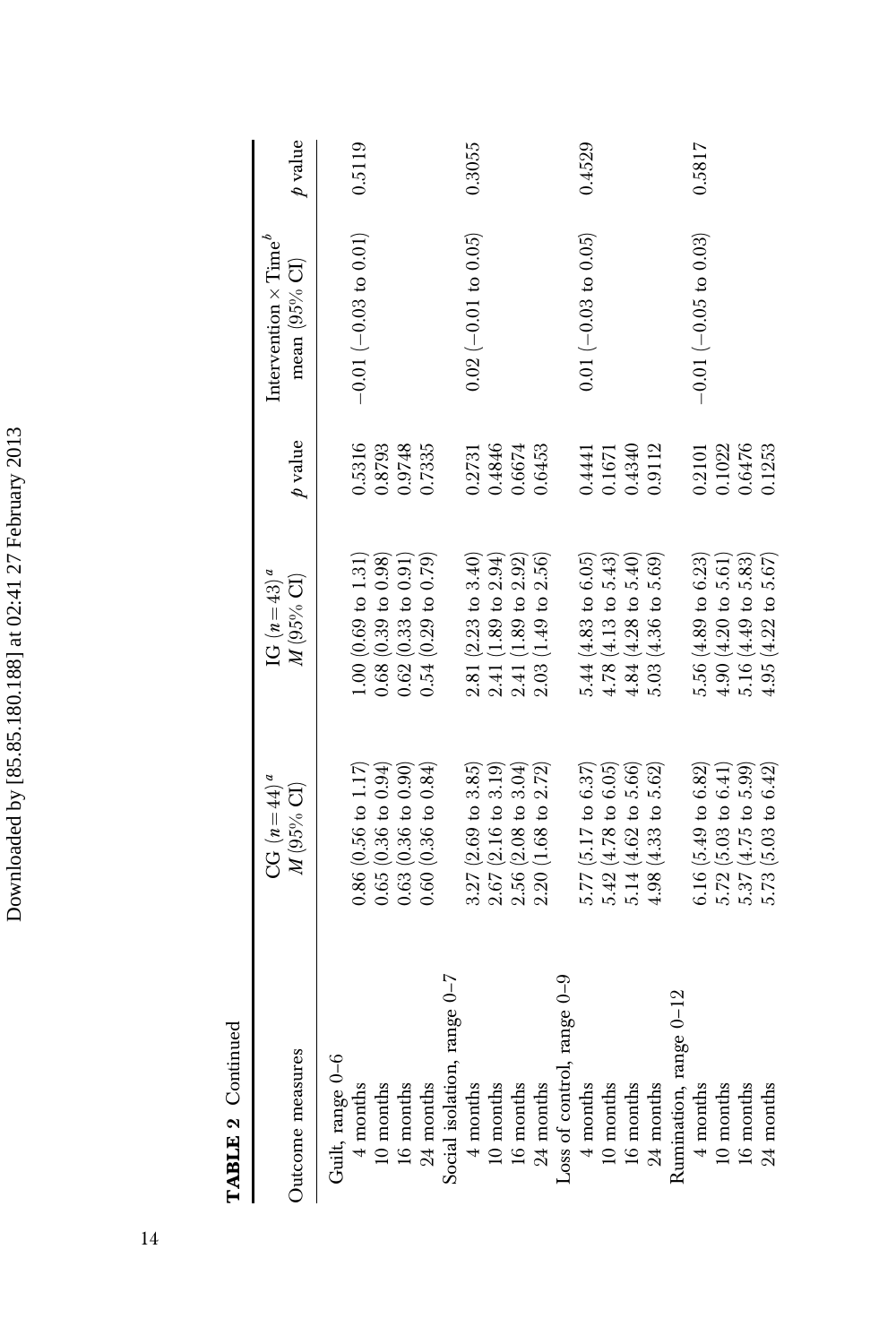| $-0.03$ $(-0.07$ to $0.01)$<br>$0.01 (-0.04 to 0.06)$<br>$0.08$ (0.02 to 0.14)<br>$0.69$ $(0.63$ to $0.75)$<br>0.2488<br>0.1318<br>0.0048<br>0.6210<br>0.0249<br>0.3493<br>0.0108<br>0.0567<br>0.0260<br>0.0100<br>0.0513<br>0.1208<br>0.0624<br>0.0141<br>0.0350<br>0.5141<br>7.86 $(5.58 \text{ to } 10.14)$<br>$4.40(2.39 \text{ to } 6.40)$<br>2.72(1.09 to 4.35)<br>5.57 (4.37 to 6.76)<br>5.24(4.43 to 6.05)<br>$2.28$ (0.85 to 3.70)<br>$5.44(4.87 \text{ to } 6.01)$<br>$4.49$ $(3.82 \text{ to } 5.16)$<br>5.78(4.57 to 6.99)<br>$5.27(4.55 \text{ to } 5.99)$<br>$4.86(4.04 \text{ to } 5.69)$<br>$3.97(3.29 \text{ to } 4.65)$<br>5.37(4.67 to 6.07)<br>4.27 (3.57 to 4.97)<br>6.67 $(5.48 \text{ to } 7.87)$<br>5.97 (4.74 to 7.21)<br>$9.11(7.94 \text{ to } 10.29)$<br>$(2.07)(9.81$ to $14.33)$<br>3.48 (1.86 to 5.09)<br>8.02 (6.84 to 9.20)<br>5.05 $(4.40 \text{ to } 5.70)$<br>6.40 $(5.21 \text{ to } 7.59)$<br>$5.78$ (5.00 to 6.55)<br>6.61 $(4.64 \text{ to } 8.59)$<br>4.18 $(2.77 \text{ to } 5.59)$<br>$5.40(4.74 \text{ to } 6.05)$<br>$5.00$ $(4.35$ to $5.65)$<br>7.19 (6.08 to 8.29)<br>6.35 $(5.65 \text{ to } 7.05)$<br>6.16 $(5.39 \text{ to } 6.93)$<br>5.91 $(5.35 \text{ to } 6.47)$<br>6.61 $(5.92 \text{ to } 7.31)$<br>Death anxiety, range 0-11<br>Somatization, range 0-20<br>GHQ-28, range $0-28$<br>16 months<br>16 months<br>10 months<br>$24$ months<br>10 months<br>16 months<br>24 months<br>10 months<br>$24$ months<br>4 months<br>10 months<br>24 months<br>4 months<br>16 months<br>$4$ months<br>$4$ months | Depersonalization, range 0-8 |  |  |        |
|-----------------------------------------------------------------------------------------------------------------------------------------------------------------------------------------------------------------------------------------------------------------------------------------------------------------------------------------------------------------------------------------------------------------------------------------------------------------------------------------------------------------------------------------------------------------------------------------------------------------------------------------------------------------------------------------------------------------------------------------------------------------------------------------------------------------------------------------------------------------------------------------------------------------------------------------------------------------------------------------------------------------------------------------------------------------------------------------------------------------------------------------------------------------------------------------------------------------------------------------------------------------------------------------------------------------------------------------------------------------------------------------------------------------------------------------------------------------------------------------------------------------------------------------------------------------|------------------------------|--|--|--------|
|                                                                                                                                                                                                                                                                                                                                                                                                                                                                                                                                                                                                                                                                                                                                                                                                                                                                                                                                                                                                                                                                                                                                                                                                                                                                                                                                                                                                                                                                                                                                                                 |                              |  |  | 0.1001 |
|                                                                                                                                                                                                                                                                                                                                                                                                                                                                                                                                                                                                                                                                                                                                                                                                                                                                                                                                                                                                                                                                                                                                                                                                                                                                                                                                                                                                                                                                                                                                                                 |                              |  |  |        |
|                                                                                                                                                                                                                                                                                                                                                                                                                                                                                                                                                                                                                                                                                                                                                                                                                                                                                                                                                                                                                                                                                                                                                                                                                                                                                                                                                                                                                                                                                                                                                                 |                              |  |  |        |
|                                                                                                                                                                                                                                                                                                                                                                                                                                                                                                                                                                                                                                                                                                                                                                                                                                                                                                                                                                                                                                                                                                                                                                                                                                                                                                                                                                                                                                                                                                                                                                 |                              |  |  |        |
|                                                                                                                                                                                                                                                                                                                                                                                                                                                                                                                                                                                                                                                                                                                                                                                                                                                                                                                                                                                                                                                                                                                                                                                                                                                                                                                                                                                                                                                                                                                                                                 |                              |  |  |        |
|                                                                                                                                                                                                                                                                                                                                                                                                                                                                                                                                                                                                                                                                                                                                                                                                                                                                                                                                                                                                                                                                                                                                                                                                                                                                                                                                                                                                                                                                                                                                                                 |                              |  |  | 0.0056 |
|                                                                                                                                                                                                                                                                                                                                                                                                                                                                                                                                                                                                                                                                                                                                                                                                                                                                                                                                                                                                                                                                                                                                                                                                                                                                                                                                                                                                                                                                                                                                                                 |                              |  |  |        |
|                                                                                                                                                                                                                                                                                                                                                                                                                                                                                                                                                                                                                                                                                                                                                                                                                                                                                                                                                                                                                                                                                                                                                                                                                                                                                                                                                                                                                                                                                                                                                                 |                              |  |  |        |
|                                                                                                                                                                                                                                                                                                                                                                                                                                                                                                                                                                                                                                                                                                                                                                                                                                                                                                                                                                                                                                                                                                                                                                                                                                                                                                                                                                                                                                                                                                                                                                 |                              |  |  |        |
|                                                                                                                                                                                                                                                                                                                                                                                                                                                                                                                                                                                                                                                                                                                                                                                                                                                                                                                                                                                                                                                                                                                                                                                                                                                                                                                                                                                                                                                                                                                                                                 |                              |  |  |        |
|                                                                                                                                                                                                                                                                                                                                                                                                                                                                                                                                                                                                                                                                                                                                                                                                                                                                                                                                                                                                                                                                                                                                                                                                                                                                                                                                                                                                                                                                                                                                                                 |                              |  |  | 0.8227 |
|                                                                                                                                                                                                                                                                                                                                                                                                                                                                                                                                                                                                                                                                                                                                                                                                                                                                                                                                                                                                                                                                                                                                                                                                                                                                                                                                                                                                                                                                                                                                                                 |                              |  |  |        |
|                                                                                                                                                                                                                                                                                                                                                                                                                                                                                                                                                                                                                                                                                                                                                                                                                                                                                                                                                                                                                                                                                                                                                                                                                                                                                                                                                                                                                                                                                                                                                                 |                              |  |  |        |
|                                                                                                                                                                                                                                                                                                                                                                                                                                                                                                                                                                                                                                                                                                                                                                                                                                                                                                                                                                                                                                                                                                                                                                                                                                                                                                                                                                                                                                                                                                                                                                 |                              |  |  |        |
|                                                                                                                                                                                                                                                                                                                                                                                                                                                                                                                                                                                                                                                                                                                                                                                                                                                                                                                                                                                                                                                                                                                                                                                                                                                                                                                                                                                                                                                                                                                                                                 |                              |  |  |        |
|                                                                                                                                                                                                                                                                                                                                                                                                                                                                                                                                                                                                                                                                                                                                                                                                                                                                                                                                                                                                                                                                                                                                                                                                                                                                                                                                                                                                                                                                                                                                                                 |                              |  |  | 0.0221 |
|                                                                                                                                                                                                                                                                                                                                                                                                                                                                                                                                                                                                                                                                                                                                                                                                                                                                                                                                                                                                                                                                                                                                                                                                                                                                                                                                                                                                                                                                                                                                                                 |                              |  |  |        |
|                                                                                                                                                                                                                                                                                                                                                                                                                                                                                                                                                                                                                                                                                                                                                                                                                                                                                                                                                                                                                                                                                                                                                                                                                                                                                                                                                                                                                                                                                                                                                                 |                              |  |  |        |
|                                                                                                                                                                                                                                                                                                                                                                                                                                                                                                                                                                                                                                                                                                                                                                                                                                                                                                                                                                                                                                                                                                                                                                                                                                                                                                                                                                                                                                                                                                                                                                 |                              |  |  |        |
|                                                                                                                                                                                                                                                                                                                                                                                                                                                                                                                                                                                                                                                                                                                                                                                                                                                                                                                                                                                                                                                                                                                                                                                                                                                                                                                                                                                                                                                                                                                                                                 |                              |  |  |        |
|                                                                                                                                                                                                                                                                                                                                                                                                                                                                                                                                                                                                                                                                                                                                                                                                                                                                                                                                                                                                                                                                                                                                                                                                                                                                                                                                                                                                                                                                                                                                                                 |                              |  |  |        |
| "Monthly change rates attributed to intervention (Intervention $\times$ Time interaction): negative values are favorable to intervention.<br>"Higher scores indicate more severe grief or psychological discomfort.<br>$month = post-intervention; 24 month = follow-up.$                                                                                                                                                                                                                                                                                                                                                                                                                                                                                                                                                                                                                                                                                                                                                                                                                                                                                                                                                                                                                                                                                                                                                                                                                                                                                       |                              |  |  |        |
|                                                                                                                                                                                                                                                                                                                                                                                                                                                                                                                                                                                                                                                                                                                                                                                                                                                                                                                                                                                                                                                                                                                                                                                                                                                                                                                                                                                                                                                                                                                                                                 |                              |  |  |        |
|                                                                                                                                                                                                                                                                                                                                                                                                                                                                                                                                                                                                                                                                                                                                                                                                                                                                                                                                                                                                                                                                                                                                                                                                                                                                                                                                                                                                                                                                                                                                                                 |                              |  |  |        |
|                                                                                                                                                                                                                                                                                                                                                                                                                                                                                                                                                                                                                                                                                                                                                                                                                                                                                                                                                                                                                                                                                                                                                                                                                                                                                                                                                                                                                                                                                                                                                                 |                              |  |  |        |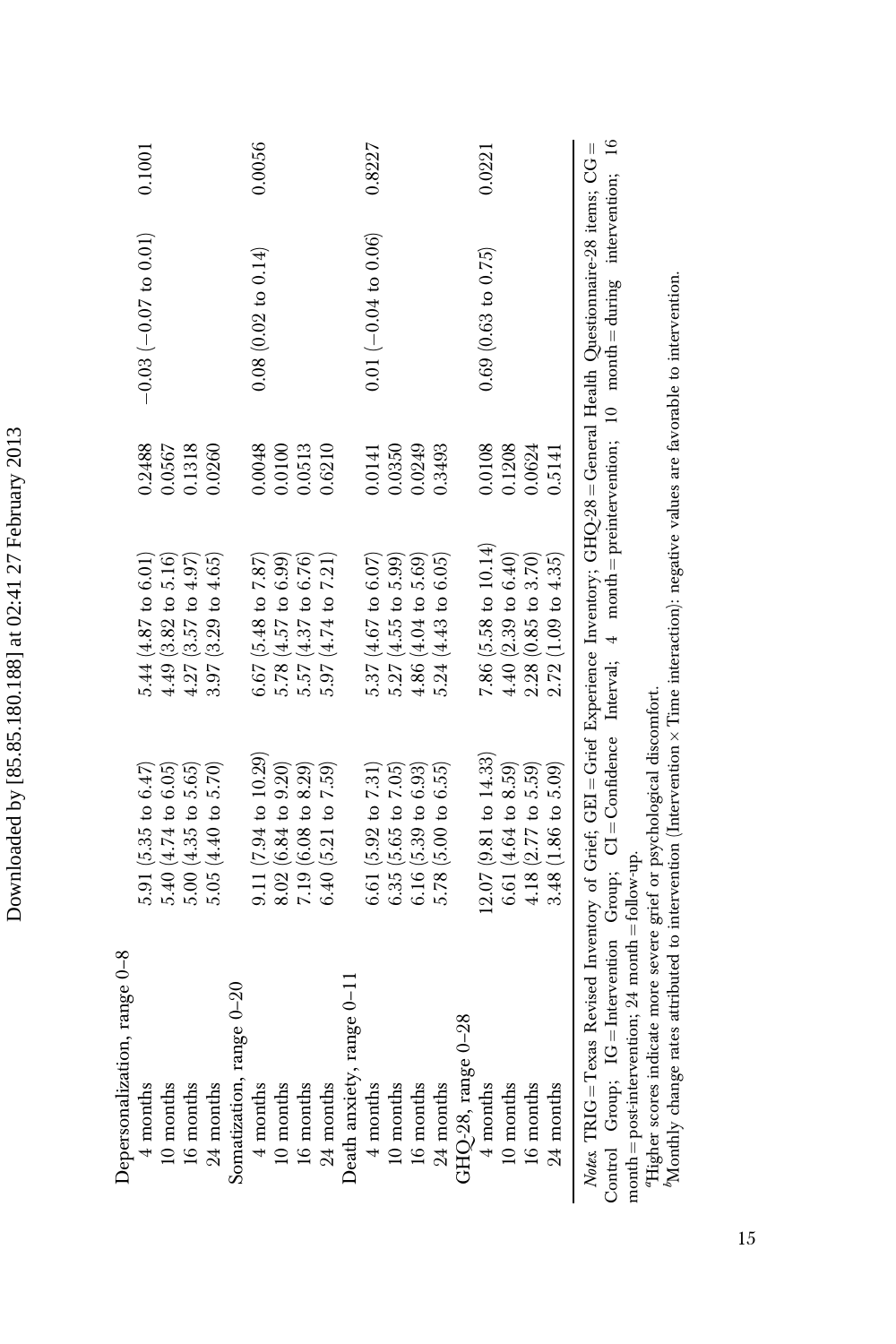| Interaction)                      |                                         |                                          |           |                                 |           |
|-----------------------------------|-----------------------------------------|------------------------------------------|-----------|---------------------------------|-----------|
| Outcome measures                  | $CG (n = 44)^a$<br>$M(95\% \text{ CI})$ | IG $(n=43)^a$<br>$M(95\% \ \mathrm{CI})$ | $p$ value | Intervention $\times$ Time $^b$ | $p$ value |
| Physical functioning, range 0-100 |                                         |                                          |           |                                 |           |
| $4$ months                        | 67.73(61.45 to 73.00)                   | 77.56 (71.21 to 83.90)                   | 0.0312    | $-0.03$ $(-0.46$ to $0.41)$     | 0.8801    |
| $10$ months                       | 73.02 (65.81 to 80.23)                  | 80.73 (73.75 to 88.11)                   | 0.1411    |                                 |           |
| 16 months                         | 73.02 (65.86 to 80.19)                  | 79.46 (71.74 to 87.18)                   | 0.2275    |                                 |           |
| 24 months                         | $73.38$ (65.87 to 80.88)                | 81.35 (73.54 to 89.16)                   | 0.1466    |                                 |           |
| Role-physical, range 0-100        |                                         |                                          |           |                                 |           |
| $4$ months                        | 48.86 (36.11 to 61.61)                  | 76.16 (63.27 to 89.06)                   | 0.0036    | $-0.76(-1.84 \text{ to } 0.12)$ | 0.1179    |
| $10$ months                       | 50.58 (37.09 to 64.07)                  | 73.17 (59.36 to 86.99)                   | 0.0224    |                                 |           |
| 16 months                         | 60.47 (47.81 to 73.12)                  | 76.35 (62.71 to 89.99)                   | 0.0932    |                                 |           |
| $24$ months                       | $68.13$ $(55.22$ to $81.03)$            | 75.68 (62.25 to 89.10)                   | 0.4218    |                                 |           |
| Bodily pain, range 0-100          |                                         |                                          |           |                                 |           |
| 4 months                          | 54.82 (45.83 to 63.80)                  | $63.58$ $(54.49$ to $72.67)$             | 0.1763    | $-0.02$ $(-0.64$ to 0.76)       | 0.9458    |
| 10 months                         | 53.84 (44.74 to 62.93)                  | 66.24 (56.93 to 75.56)                   | 0.0615    |                                 |           |
| 16 months                         | 60.51 (51.72 to 69.31                   | 77.11 (67.63 to 86.59)                   | 0.0126    |                                 |           |
| 24 months                         | 64.35 (54.79 to 73.91)                  | 75.97 (66.03 to 85.92)                   | 0.0975    |                                 |           |
| General health, range 0-100       |                                         |                                          |           |                                 |           |
| $4$ months                        | 56.55 (50.74 to 62.35)                  | $64.37$ (58.50 to 70.24)                 | 0.0628    | $-0.31(-0.62$ to 0.17)          | 0.1063    |
| $10$ months                       | 59.33 (53.00 to 65.65)                  | $66.07$ (59.59 to $72.55$ )              | 0.1422    |                                 |           |
| 6 months                          | $62.63$ (56.56 to 68.69)                | 68.03 (61.49 to 74.56)                   | 0.2317    |                                 |           |
| 24 months                         | $62.05$ (55.71 to $68.39$ )             | $63.03$ $(56.44 \text{ to } 69.62)$      | 0.8320    |                                 |           |

**TABLE 3** SF-36 Unadjusted Scores by Groups, and Adjusted Monthly Change Rates Attributed to Intervention (Intervention × Time **TABLE 3** SF-36 Unadjusted Scores by Groups, and Adjusted Monthly Change Rates Attributed to Intervention (Intervention  $\times$  Time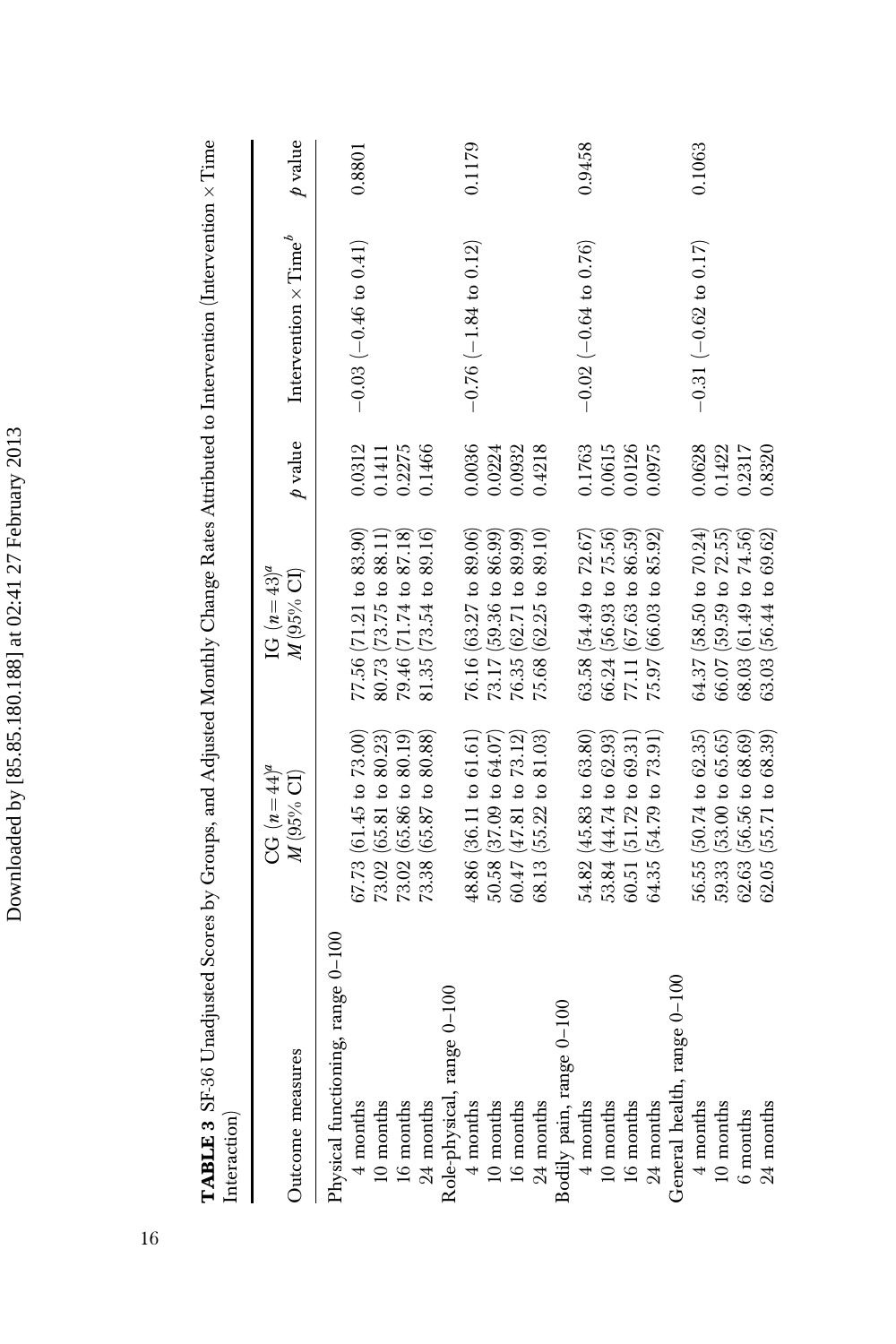| Vitality, range 0-100                                                                                                                                                                                                                                                     |                                     |                                  |        |                                 |        |
|---------------------------------------------------------------------------------------------------------------------------------------------------------------------------------------------------------------------------------------------------------------------------|-------------------------------------|----------------------------------|--------|---------------------------------|--------|
| $4$ months                                                                                                                                                                                                                                                                | 36.93 (30.30 to 43.56)              | $45.35(38.64 \text{ to } 52.05)$ | 0.0794 | $-1.46$ (-3.39 to 0.17)         | 0.0989 |
| 10 months                                                                                                                                                                                                                                                                 | $49.19(42.06 \text{ to } 56.32)$    | $52.07(44.77 \text{ to } 59.37)$ | 0.5751 |                                 |        |
| 16 months                                                                                                                                                                                                                                                                 | 50.35 (44.40 to 56.30)              | 55.54 (49.13 to 61.95)           | 0.2409 |                                 |        |
| 24 months                                                                                                                                                                                                                                                                 | 49.88 (44.00 to 55.75)              | $57.97(51.86 \text{ to } 64.08)$ | 0.0609 |                                 |        |
| Social functioning, range 0-100                                                                                                                                                                                                                                           |                                     |                                  |        |                                 |        |
| $4$ months                                                                                                                                                                                                                                                                | $62.50$ (53.57 to $71.43$ )         | $68.02$ (58.99 to 77.06)         | 0.3899 | 1.21 $(-1.45$ to 3.72)          | 0.4311 |
| 10 months                                                                                                                                                                                                                                                                 | 65.41 (56.09 to 74.72)              | 83.54 (74.00 to 93.07)           | 0.0083 |                                 |        |
| 16 months                                                                                                                                                                                                                                                                 | 78.78 (71.67 to 85.89)              | $91.22$ (83.55 to $98.88$ )      | 0.0203 |                                 |        |
| 24 months                                                                                                                                                                                                                                                                 | 76.25(68.83 to 83.67)               | 87.50 (79.78 to 95.22)           | 0.0397 |                                 |        |
| Role-emotional, range 0-100                                                                                                                                                                                                                                               |                                     |                                  |        |                                 |        |
| 4 months                                                                                                                                                                                                                                                                  | $29.55(16.48 \text{ to } 42.61)$    | 53.49 (40.27 to 66.70)           | 0.0122 | $-1.11 (-2.20 to -0.05)$        | 0.0356 |
| 10 months                                                                                                                                                                                                                                                                 | $46.51(33.09 \text{ to } 59.94)$    | 72.36 (58.61 to 86.11)           | 0.0090 |                                 |        |
| 16 months                                                                                                                                                                                                                                                                 | 66.67 (54.10 to 79.23)              | 75.68 (62.13 to 89.22)           | 0.3346 |                                 |        |
| 24 months                                                                                                                                                                                                                                                                 | $62.50(48.38 \text{ to } 76.62)$    | $65.77(51.08 \text{ to } 80.45)$ | 0.7504 |                                 |        |
| Mental health, range 0-100                                                                                                                                                                                                                                                |                                     |                                  |        |                                 |        |
| $4$ months                                                                                                                                                                                                                                                                | $37.98$ $(31.54 \text{ to } 44.41)$ | $47.91(41.40 \text{ to } 54.41)$ | 0.0338 | $-1.17(-2.63 \text{ to } 0.47)$ | 0.1154 |
| 10 months                                                                                                                                                                                                                                                                 | $50.23(43.91 \text{ to } 56.55)$    | 55.46 (48.99 to 61.93)           | 0.2532 |                                 |        |
| 16 months                                                                                                                                                                                                                                                                 | $53.40(47.59 \text{ to } 59.20)$    | $60.03$ (53.77 to $66.28$ )      | 0.1258 |                                 |        |
| 24 months                                                                                                                                                                                                                                                                 | $57.20(51.24 \text{ to } 63.16)$    | $62.16$ (55.96 to $68.36$ )      | 0.2540 |                                 |        |
| <i>Notes</i> , SF-36 = International Quality of Life Assessment Short Form-36; CG = Control Group; IG = Intervention Group; CI = Confidence Interval; 4<br>months = preintervention; 10 months = during intervention; 16 months = postintervention; 24 months = follow-up |                                     |                                  |        |                                 |        |

лошав = риешкетсенцол, то плошав = ещину инетиченол, то илонна = ровшкетскиол, 24 илоннав = лоноw-чр.<br>"Higher scores indicate better quality of life related to health.<br>"Monthly change rates attributed to intervention (In bMonthly change rates attributed to intervention (Intervention Time interaction): positive values are favorable to intervention. aHigher scores indicate better quality of life related to health.

Downloaded by [85.85.180.188] at 02:41 27 February 2013 Downloaded by [85.85.180.188] at 02:41 27 February 2013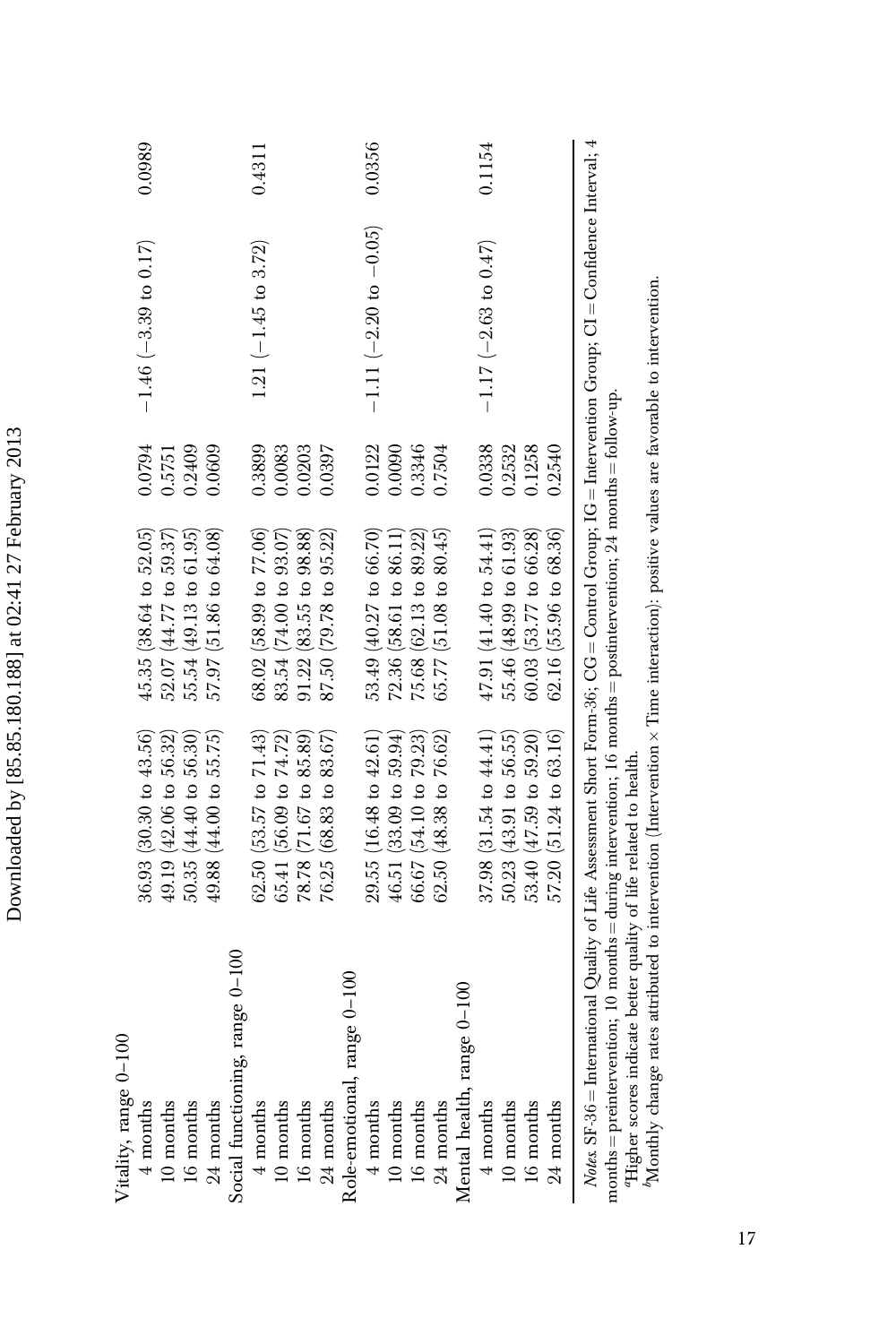

FIGURE 3 Texas Revised Inventory of Grief (TRIG) II Present unadjusted (Panel A) and adjusted (Panel B) scores decreasing over time in an almost parallel 'deckchair evolution' in the control and intervention group.

### Discussion

PBC as applied by intervention FPs was no more effective in improving the process of bereavement in recently bereaved widows than the usual care given by control FPs. These results and the effect size (0.3) of our intervention accord with most reviews of the effectiveness of bereavement interventions (Allumbaugh & Hoyt, 1999; Currier, Neimeyer, & Berman, 2008; Forte, Hill, Pazder, & Feudtner, 2004; Kato & Mann, 1999; Neimeyer & Currier, 2009; Wimpenny et al., 2006;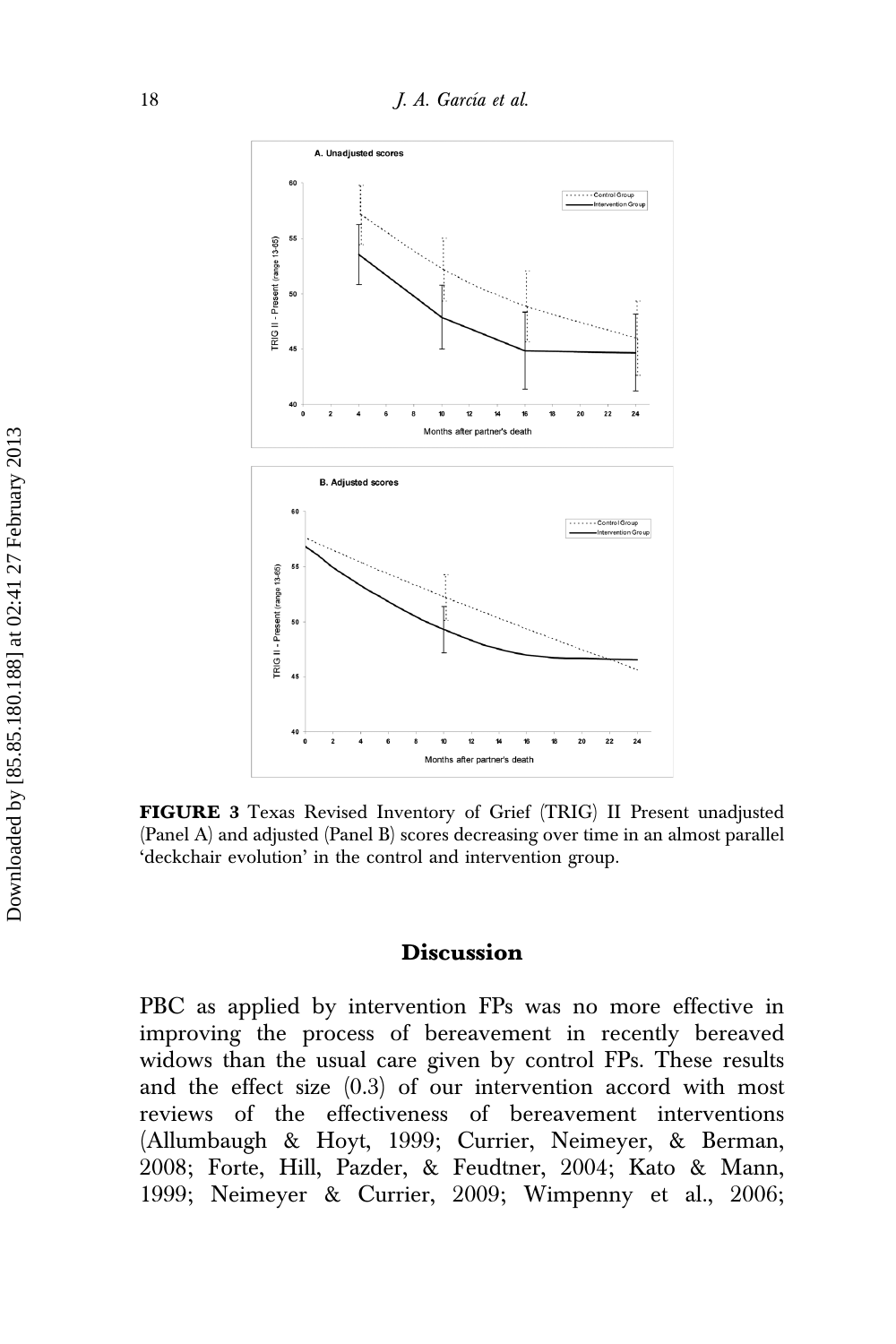Wittouck, Van Autreve, De Jaegere, Portzky, & Van Heeringen, 2011; Woof & Carter, 1997).

We want to emphasize that widows in the CG even scored significantly better on three scales, which means that some widows in the IG may not have improved as much as they might have if they had not received the intervention. An earlier ''review of reviews'' about bereavement interventions (Jordan & Neimeyer, 2003) similarly concluded that ''perhaps the central finding of these reviews is that grief counselling does not appear to be very effective, most probably because many of the people who received it would do just as well (and perhaps in some cases better) without it'' (p. 781). This statement seem to be equally applicable in our case—the more intervention the worse the outcome. At present this is a controversial issue (Currier et al., 2008; Hoyt & Larson, 2010; Larson & Hoyt, 2007; Lilienfeld, 2007; Neimeyer, 2010; Schut, 2010; Wimpenny et al., 2006), but we believe that bereavement intervention, as in any other treatment, has its indications, ''doses,'' and adverse effects.

It was also surprising that we did not detect better outcomes in widows at risk, as shown in other studies (Currier et al., 2008; Wimpenny et al., 2006), and that adherence to PBC did not modify the number of widows who went on to develop complicated grief. In short, our randomized controlled trial, despite the substantial training in bereavement care provided to intervention physicians, raises significant questions about the routine incorporation of such procedures in the primary care context.

#### Strengths and Limitations

The design of the current study incorporated many strengths. The intervention had a theoretical framework, was carefully manualized and fidelity was assessed via ongoing monitoring. Moreover, statistical power was sufficient  $(84%)$  to detect clinically relevant effects, and there was high measurement and protocol adherence, as well as retention of project participants.

However, some limitations also should be acknowledged. The FPs rather than the widows were randomly allocated, and widow baseline scores were not identical, which could be interpreted as a potential selection bias, but another possibility is that intervention FPs intervened from before the death and in the first 3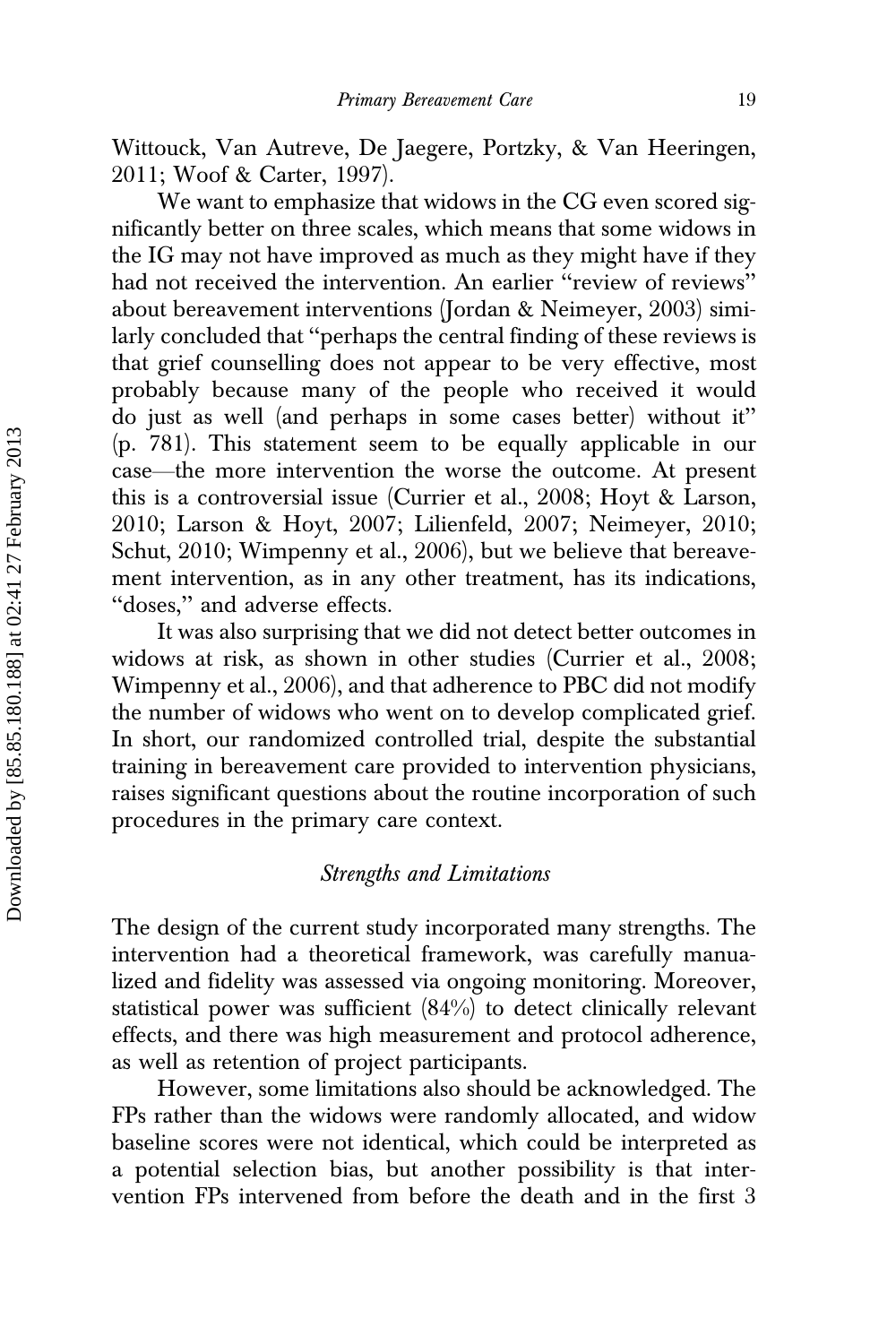months thereafter. In any case, the analysis was adjusted to account for baseline differences.

Although control FPs had seven ordinary appointments with the widows under their care, they were not constrained from focusing their patients' responses to bereavement, thereby creating a possible confound, and this natural relational responsiveness to distress could have helped widows even if the physicians did not enter into their experiences in depth. On the other hand, PBC was oriented to address certain feelings and realities of the widows (vulnerability, hopelessness, etc.), which could cause more discomfort, as reflected on some scales. Thus, PBC could be felt to be meddling by some widows. We also suspect that control FPs were learning and improving their responsiveness as they delivered care to the widows, each widow being ''learning opportunity.'' Observing Trig II Present scores over time (Figure 3), a ''deckchair shape'' can be seen, with bereavement intensity dropping faster at the beginning, until at some point, around 14–16 months, a kind of plateau is reached, after which it then stabilizes until 24 months. If the natural evolution of bereavement is to return to a similar situation to the general population, that is, there is a ''floor effect,'' then when intervention widows reach this point it is impossible to see further improvement. These limitations could mask the differences between the two groups, and in this situation it would be particularly difficult to demonstrate any effect of PBC.

# Conclusion

Early manual-based bereavement intervention in widows, provided by FPs trained in PBC, does not produce better outcomes than usual care provided by FPs not trained in PBC, with the same appointment schedule, and on some measures, may actually worsen patient outcomes. These findings are likely to be applicable to a wide range of widows in primary care. These findings lead us to believe that an ideal bereavement intervention model in primary care would use FPs trained in basic bereavement care, willing to discuss feelings with bereaved people at their request, rather than as a matter of course to all bereaved patients. That is, care would be provided a more selective basis, using a less formal intervention than PBC—essentially a minimal and natural responsiveness in cases of normal grief, deeper assessment, and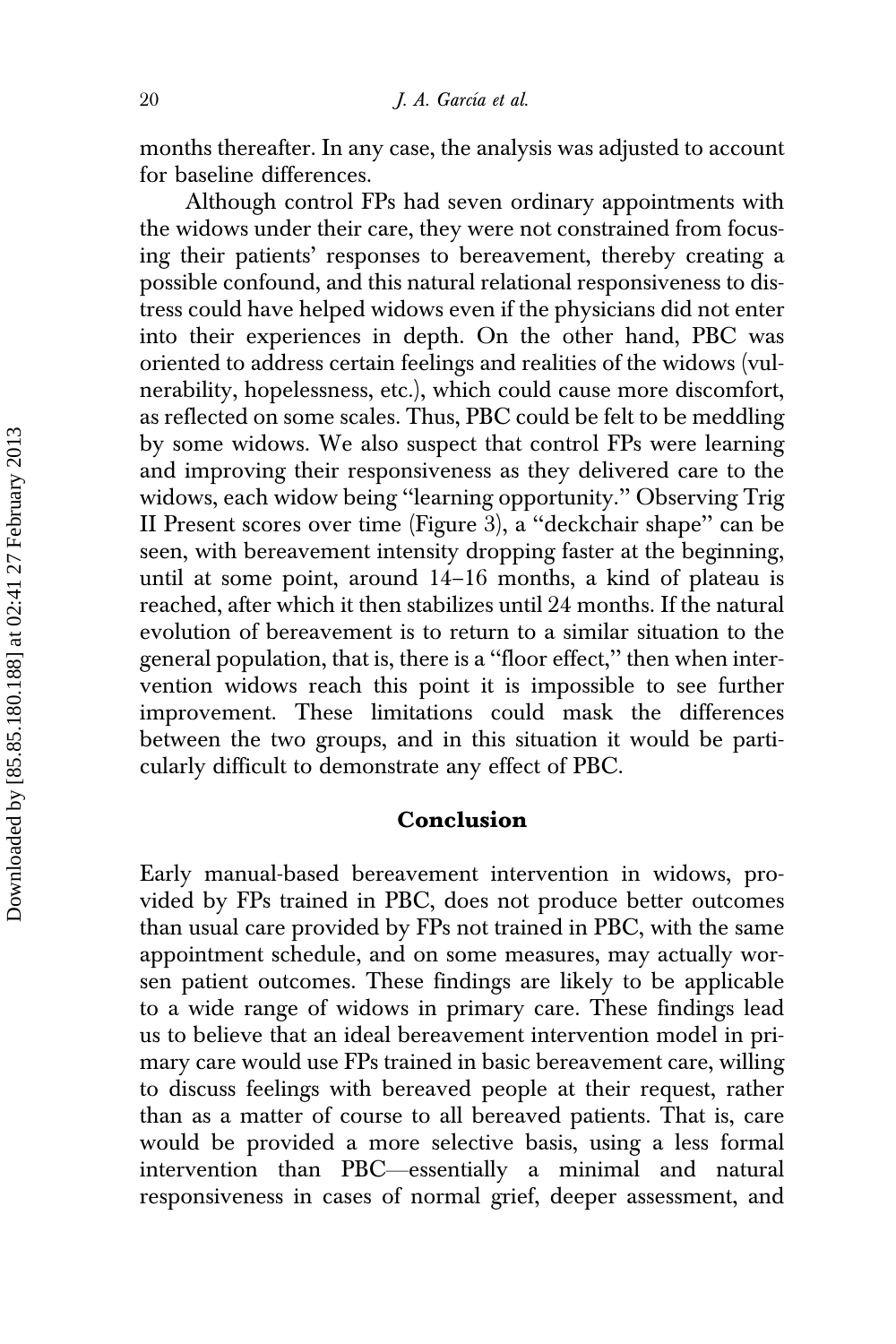intervention in high risk cases (e.g., violent death bereavement, the loss of a child), and much deeper intervention in complicated grief, when referral to a mental health specialist could be indicated.

Further refinement of the type of the intervention (welldefined theoretical framework, a detailed intervention manual, etc.), the ''dose'' (depth of intervention, time and number of sessions, etc.) and to whom it should be delivered (in light of known risk factors, at the patient's request, or in response to clear complications), is required to enable us to propose the most appropriate intervention for each bereaved person.

#### References

- Adams, G., Gulliford, M. C., Ukoumunne, O. C., Eldridge, S., Chinn, S., & Campbell M. J. (2004). Patterns of intra-cluster correlation from primary care research to inform study design and analysis. Journal of Clinical Epidemiology, 57, 785–794.
- Allumbaugh, D. L., & Hoyt W. T. (1999). Effectiveness of grief therapy: a meta-analysis. Journal of Counseling Psychology, 46, 370–380.
- Alonso, J., Prieto, L., & Antó, J. M. (1995). La versión española del SF-36 Health Survey (Cuestionario de Salud SF-36): Un instrumento para la medida de resultados clínicos [The Spanish version of the SF-36 Health Survey: An instrument to measure clinical results. *Medicina Clínica*, 104, 771–776.
- Brugha, T. S., & Cragg, D. (1990). The List of Threatening Experiences: The reliability and validity of a brief live events questionnaire. Acta Psychiatrica Scandinavica, 82, 77–81.
- Charlton, R., & Dolman, E. (1995). Bereavement: A protocol for primary care. British Journal of General Practice, 45, 427–430.
- Currier, J. M., Neimeyer, R. A., & Berman, J. S. (2008). The effectiveness of psychotherapeutic interventions for bereaved persons: A comprehensive quantitative review. Psychological Bulletin, 134, 648–661.
- Dohrenwend, B. S., Krasnoff, L., Askenasy, A. R., & Dohrenwend, B. P. (1994). The Psychiatric Epidemiology Research Interview Life Events Scale. In J. E. Mezzich, M. R. Jorge, & I. M. Salloum (Eds). Psychiatric epidemiology (pp. 401–436). Baltimore, MD: The Johns Hopkins University Press.
- Faschingbauer, T. R. (1981). Texas Revised Inventory of Grief manual. Houston, TX: Honeycomb Publishing.
- Forte, A. L., Hill, M., Pazder, R., & Feudtner, C. (2004). Bereavement care interventions: A systematic review. *BioMed Central Palliative Care 3.* doi:10.1186/ 1472-684X-3-3.
- García-García, J. A. (1997). How applicable are Anglo/American concepts of bereavement care in palliative care settings in Spain? Proceedings from 5th Congress of the European Association for Palliative Care (pp. S18–S19). London, UK: EAPC.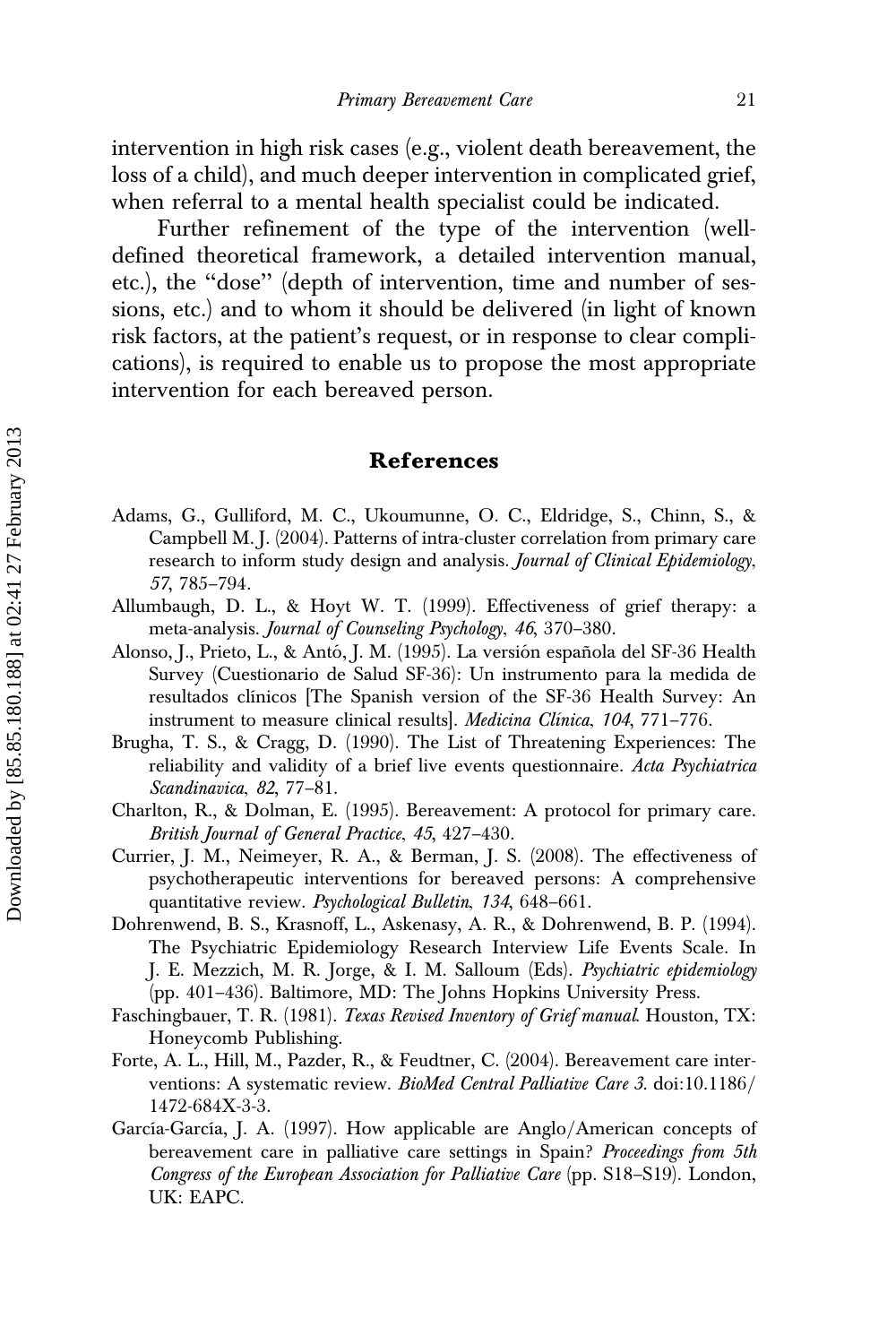- García-García, J. A. (2005). Primary bereavement care: Does it work? Proceedings from 7th International Conference on Grief and Bereavement in Contemporary Society (p. 45). London, UK: Cruse Bereavement Care. Retrieved from http://www. crusebereavementcare.org.uk/CoursesEvents/IntntConf/Garcia-Garcia,%20 Jesus%20Angel.pdf
- García-García, J. A., & Landa, V. (2006). The provision of grief services by primary care physicians. European Journal of Palliative Care, 13, 163-166. Retrieved from http://uiapb.rediapp.net/UIAPBv2/pdf/articulo%20Eur% 20J%20PallCare.pdf
- García-García, J. A., Landa, V., Grandes, G., Mauriz, A., Andollo, I., & Pombo, H. (2007). Proyecto de investigación para evaluar la eficacia de los "Cuidados Primarios de Duelo" (CPD) en viudas: Un ensayo clínico aleatorizado por médicos [A research project to investigate the effectiveness of ''Primary Bereavement Care'' (PBC) for widows: A cluster randomized controlled trial involving family physicians]. Medicina Paliativa, 14, 174–178.
- García-García, J. A., Landa, V., Trigueros, M. C., Calvo, P., & Gaminde, I. (1996). El duelo por la pérdida del cónyuge: Un estudio mediante grupos de discusión en atención primaria [The bereavement over the loss of a partner: A focus group study in primary care]. Atención Primaria, 18, 475-483.
- García-García, J. A., Landa, V., Trigueros, M. C., & Gaminde I. (2001). Inventario de Experiencias en Duelo (IED): Adaptación al castellano, fiabilidad y validez [Grief Experience Inventory (GEI): Spanish language adaptation, reliability and validity]. Atención Primaria, 27, 86–93.
- García-García, J. A., Landa, V., Trigueros, M. C., & Gaminde, I. (2005). Inventario Texas Revisado de Duelo (ITRD): Adaptación al castellano, fiabilidad y validez [Texas Revised Inventory of Grief (TRIG): Spanish language adaptation, reliability and validity]. Atención Primaria, 35, 353–358.
- Grencavage, L. M., & Norcross, J. C. (1990). Where are the commonalities among the therapeutic common factors? Professional Psychology-Research and Practice, 21, 372–378.
- Holmes, T. H., & Rahe, R. H. (1967). The Social Readjustment Rating Scale. Journal of Psychosomatic Research, 11, 213–218.
- Hoyt, W. T., & Larson, D. G. (2010). What have we learned from research on grief counselling? A response to Schut and Neimeyer. Bereavement Care, 29, 10–13.
- Jacobs, S., Hansen, F., Kasl, S., Ostfeld, A., Berkman, I., & Kim, K. (1990). Anxiety disorders during acute bereavement: Risk and risk factors. Journal of Clinical Psychiatry, 51, 269–274.
- Jordan, J. R., & Neimeyer, R. A. (2003). Does grief counseling work? Death Studies, 27, 765–786.
- Kaprio, J., Koskenvuo, M., & Rita, H. (1987). Mortality after bereavement: A prospective study of 95,647 widowed persons. American Journal of Public Health, 77, 283–287.
- Kato, P. M., & Mann, T. (1999). A synthesis of psychological interventions for the bereaved. Clinical Psychology Review, 19, 275–296.
- Landa, V., & García-García, J. A. (2011, December 19). Cuidados Primarios de Duelo [Primary Bereavement Care]. Guías Clínicas. Retrieved from http:// www.fisterra.com/guias-clinicas/duelo/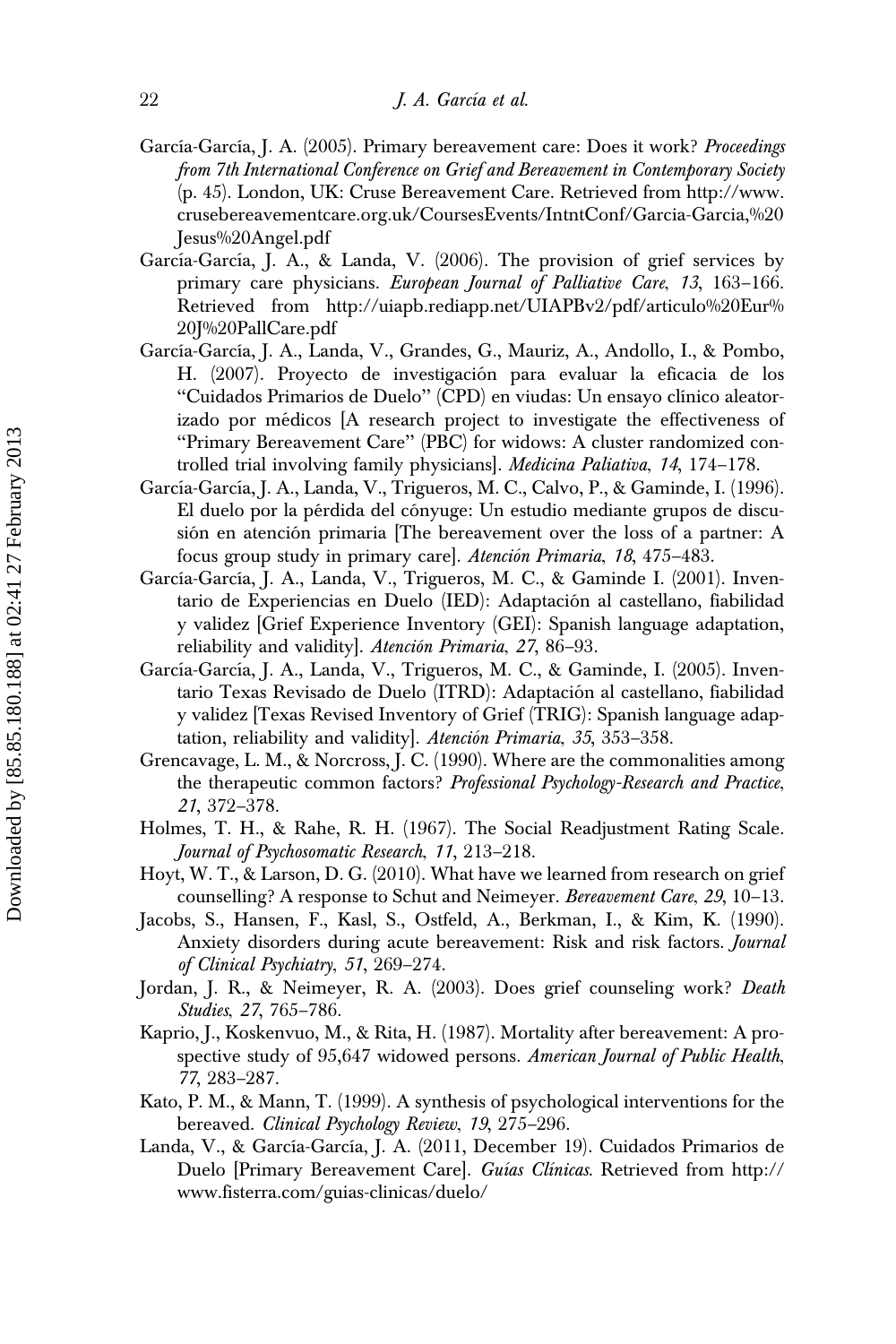- Larson, D. G., & Hoyt, W. T. (2007). What has become of grief counseling? An evaluation of the empirical foundations of the new pessimism. Professional Psychology-Research and Practice, 38, 347–355.
- Lilienfeld, S. O. (2007). Psychological treatments that cause harm. Perspectives on Psychological Science, 2, 53–70.
- Lobo, A., Perez-Echevarria, M. J., & Artal, J. (1986). Validity of the scaled version of the General Health Questionnaire (GHQ-28) in a Spanish population. Psychological Medicine, 16, 135–140.
- López, M., Ela, M., Bartolomé, N., Gómez, J., & García-García, J. A. (2001). Is the use of the health care system increased by grief? Proceedings from 7th Congress of the European Association for Palliative Care (p. 157). Palermo, Italy: EAPC.
- Maddison, D., & Viola, A. (1968). The health of the widows in the year following bereavement. Journal of Psychosomatic Research, 12, 297-306.
- Neimeyer, R. A. (2010). Grief counselling and therapy: The case for humility. Bereavement Care, 29, 4–7.
- Neimeyer, R. A., & Currier, J. M. (2009). Grief therapy: Evidence of efficacy and emerging directions. Current Directions in Psychological Science, 18, 352-356.
- Parkes, C. M. (1964). Effects of bereavement on physical and mental health: A study of the medical records of widows. British Medical Journal, 2, 274-279.
- Parkes, C. M., Relf, M., & Couldrick, A. (1996). Counselling in terminal care and bereavement. Leicester, UK: BPS Books.
- Parkes, C. M., & Weiss, R. S. (1983). Recovery from bereavement. New York, NY: Basic Books.
- Pendleton, D., Schofield, T., Tate, P., & Havelock, P. (1984). The consultation: An approach to learning and teaching. Oxford, UK: Oxford University Press.
- Prigerson, H. G., Horowitz, M. J., Jacobs, S. C., Parkes, C. M., Aslan, M., Goodkin, K, Raphael, B., Marwit, S. J., Wortman, C., Neimeyer, R. A., Bonanno, G., Block, S. D., Kissane, D., Boelen, P., Maercker, A., Litz, B., Johnson, J. G., First, M. B., Maciejewski, P. K. (2009). Prolonged grief disorder: Psychometric validation of criteria proposed for DSM-V and ICD-11. PLoS Medicine, 6(8), 1–12.
- Prigerson, H. G., & Jacobs, S. C. (2001). Traumatic grief as a distinct disorder: A rationale, consensus criteria, and empirical test. In M. S. Stroebe, R. O. Hansson, W. Stroebe, & H. Schut (Eds.). Handbook of bereavement research (pp. 613–645). Washington, DC: American Psychological Association.
- Sanders, C. M., Mauger, P. A., & Strong, P. N. (1985). A manual for the Grief Experience Inventory. Charlotte, NC: The Center for the Study of Separation and Loss.
- Saunderson, E. M., & Ridsdale, L. (1999). General practitioner' beliefs and attitudes about how to respond to death and bereavement: A qualitative study. British Medical Journal, 319, 293–296.
- Schut, H. (2010). Grief counselling and therapy: Have we learned enough? Bereavement Care, 29, 8–9.
- Tudiver, F., Permaul-Woods, J. A., Hilditch, J., Harmina, J., & Saini, S. (1995). Do widowers use the health care system differently? Does intervention make a difference? *Canadian Family Physician*, 41, 392-400.